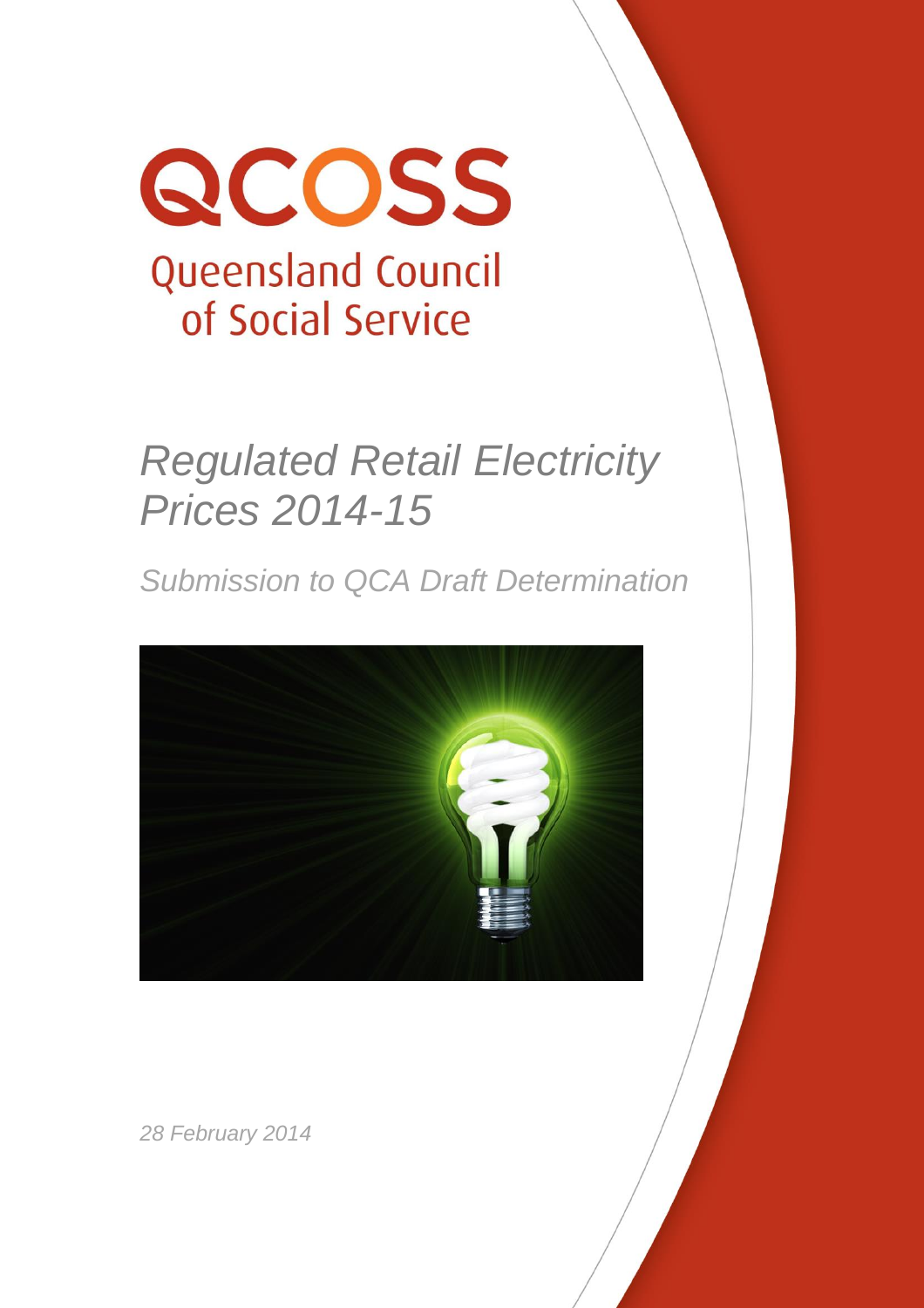



# **About us**

The Queensland Council of Social Service (QCOSS) is Queensland's peak representative body for the community services industry. For more than 50 years QCOSS has been a leading force for social change to eliminate poverty and disadvantage. With more than 600 members, QCOSS supports a strong community service sector.

QCOSS is funded by the Department of Energy and Water Supply and Department of Justice and the Attorney-General to undertake an energy consumer advocacy project in Queensland. The purpose of this project is to advocate on behalf of Queensland consumers and particularly vulnerable and low income households in relation to energy matters. This work is supported by an advisory group involving other key consumer groups in Queensland.

QCOSS engaged Etrog Consulting to provide advice in preparing this submission. This advice was sourced through funding received from the Consumer Advocacy Panel (www.advocacypanel.com.au) as part of its grants process for consumer advocacy and research projects to benefit consumers of electricity and natural gas. The views expressed in this document do not necessarily reflect the views of the Consumer Advocacy Panel or the Australian Energy Market Commission.

# **Introduction**

QCOSS welcomes the opportunity to provide input into the Queensland Competition Authority (QCA) Draft Determination on Regulated Retail Electricity Prices for 2014-15. As in previous years, QCOSS has actively participated in all stages of the QCA price determination process. The outcomes of this consultation are of great significance to Queensland consumers, particularly in view of the recent rising energy costs experienced by households and the scope of electricity tariff reform underway.

QCOSS was pleased to attend the QCA's Brisbane workshop on 17 February 2014 to discuss this review. We would like to thank the QCA for holding these workshops which are very informative and useful for consumers and other stakeholders. We encourage the QCA to continue engaging with stakeholders in this way for their consultation processes.

The report from Etrog Consulting that follows was prepared in consultation with and on behalf of QCOSS and should be taken as the QCOSS response to the Draft Determination.

l

i Etrog Consultin[g www.etrogconsulting.com.au](http://www.etrogconsulting.com.au/)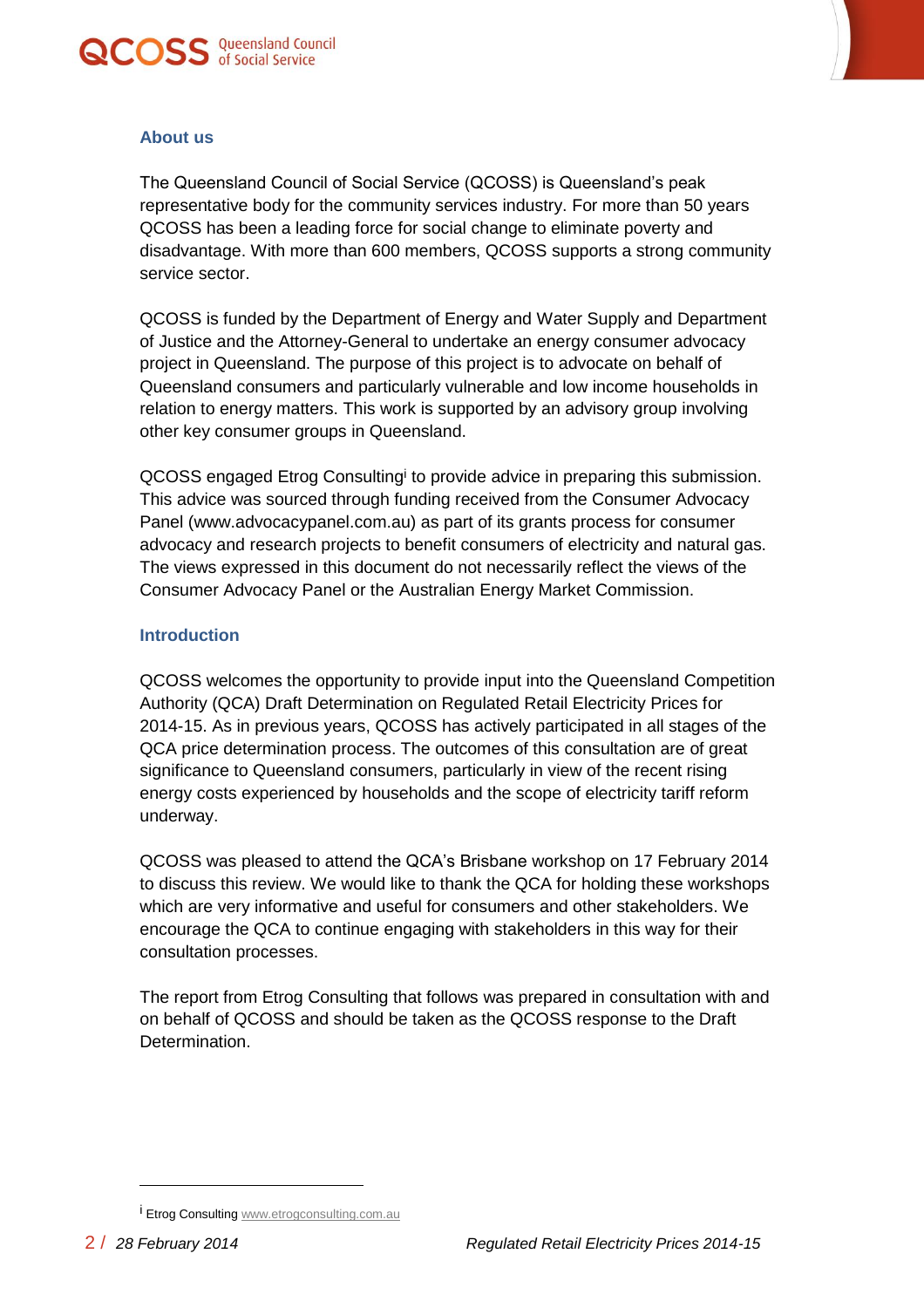



# **Preliminary Comments**

It is critically important that electricity price increases are both fully justifiable and minimised to the greatest extent possible, while maintaining a viable, sustainable, efficient and competitive electricity industry. The methodology used to determine the regulated price must therefore be defensible, and based on the most accurate data available. Our views as to the appropriateness of the QCA's assessment of retail and energy costs are outlined in the attached submission prepared by Etrog Consulting on our behalf. While there are many points on which we note our support for the QCA approach, the submission raises several issues including:

- the importance of modelling the effect that changes to regulated retail electricity tariffs and prices will have on consumers;
- the need for wholesale energy cost calculations to reflect market and legislative realities, including the impact of the carbon tax;
- the inclusion and allowance for Customer Acquisition and Retention Costs;
- the allowance for the retail margin; and
- the inclusion and allowance for headroom.

The manner in which costs are allocated and recovered across the customer base through tariff design is also of great importance to consumers, because tariff design can benefit some groups of consumers, while others are significantly disadvantaged. Our submission therefore also comments on the impact on some customer segments that will result from the revised tariff arrangements, in particular as a result of the expected increase in the fixed charge component. Tariff reform will affect households with different energy consumption patterns differently. In particular, customers at the extremes of low and high consumption could be significantly worse off. Assistance in the form of concessions and support for energy efficiency will be required where those affected customers are vulnerable or disadvantaged. It is our view that there should be a public and full examination of the customer impacts of these changes.

QCOSS believes it is important that the electricity prices paid by consumers reflect the reality of the costs retailers are bearing in the market. Markets have adjusted contract prices for wholesale energy on the basis that the carbon tax will be removed at some stage during 2014-15, with some uncertainty as to when exactly that will occur. We believe that customers should be charged only on the basis of these contract prices, and no more. The QCA's approach to include the full price of carbon from 1 July 2014 means that consumers will pay more for their electricity than the efficient cost of supply, due to the increased carbon component in their electricity prices until the carbon tax is removed. QCOSS does not support the QCA's treatment of carbon costs on the basis that it artificially increases the cost of supply to meet customer expectations of price movements. We prefer an approach that is reflective of actual market costs, and which reduces volatile movements and improves outcomes for customers through bill smoothing.

Further detail in relation to all matters and additional points follows in the attached submission. We look forward to continuing to represent the interests of Queensland consumers in energy related matters. For further information or to clarify any aspect of this submission, please contact Carly Allen, Team Leader Low Income Consumer Advocacy on 07 3004 6909 or email [carlya@qcoss.org.au.](mailto:carlya@qcoss.org.au)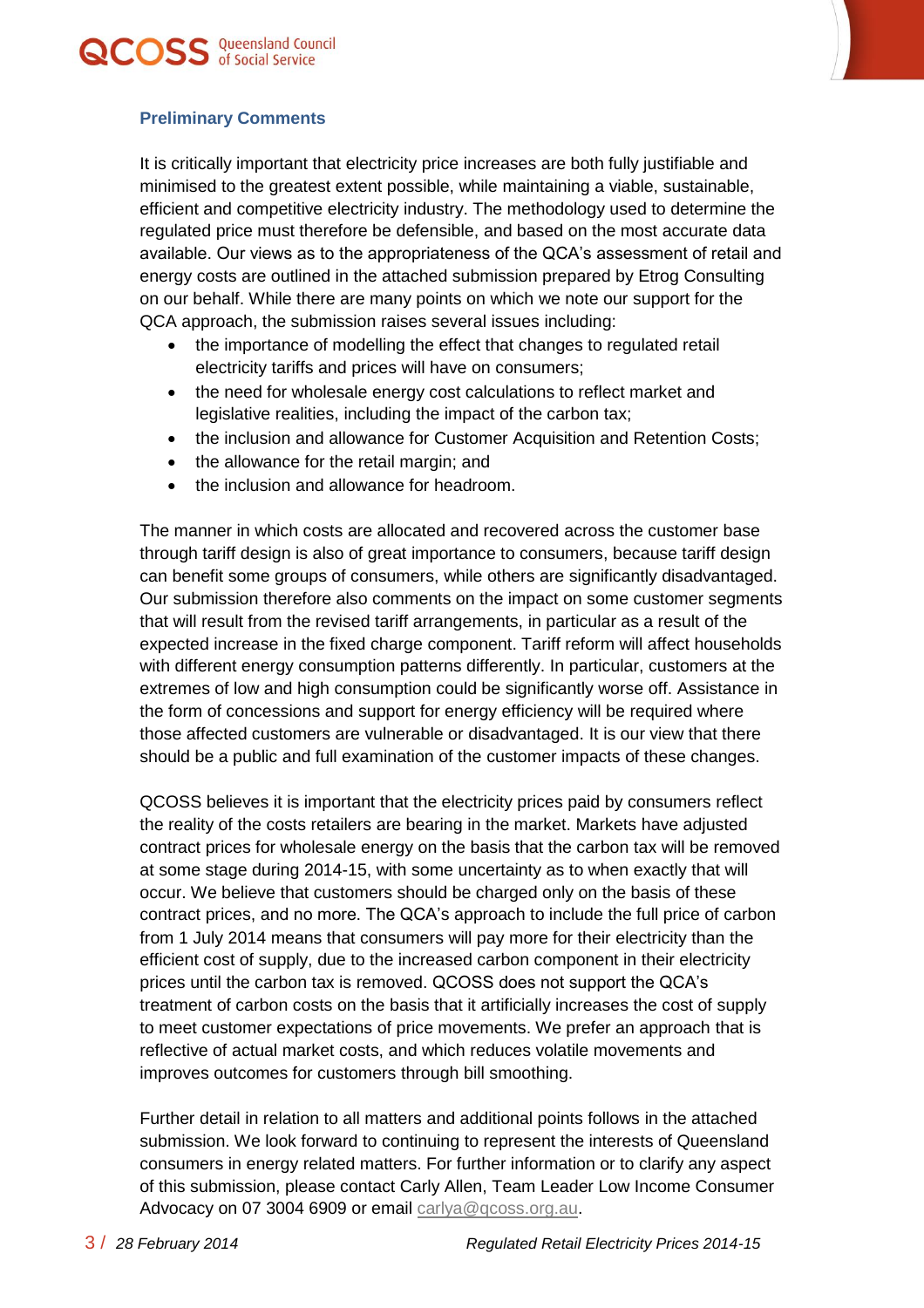

**REPORT** 

## **Prepared for:**

Queensland Council of Social Service (QCOSS) 20 Pidgeon Close West End, Queensland 4101

# Regulated Retail Electricity Prices 2014-15: Draft **Determination**

#### **Prepared by:**

Etrog Consulting Pty Ltd

Melbourne

Australia

+61 403 444141

dprins@etrogconsulting.com.au

www.etrogconsulting.com.au

Date: 28 February 2014 Author(s): David Prins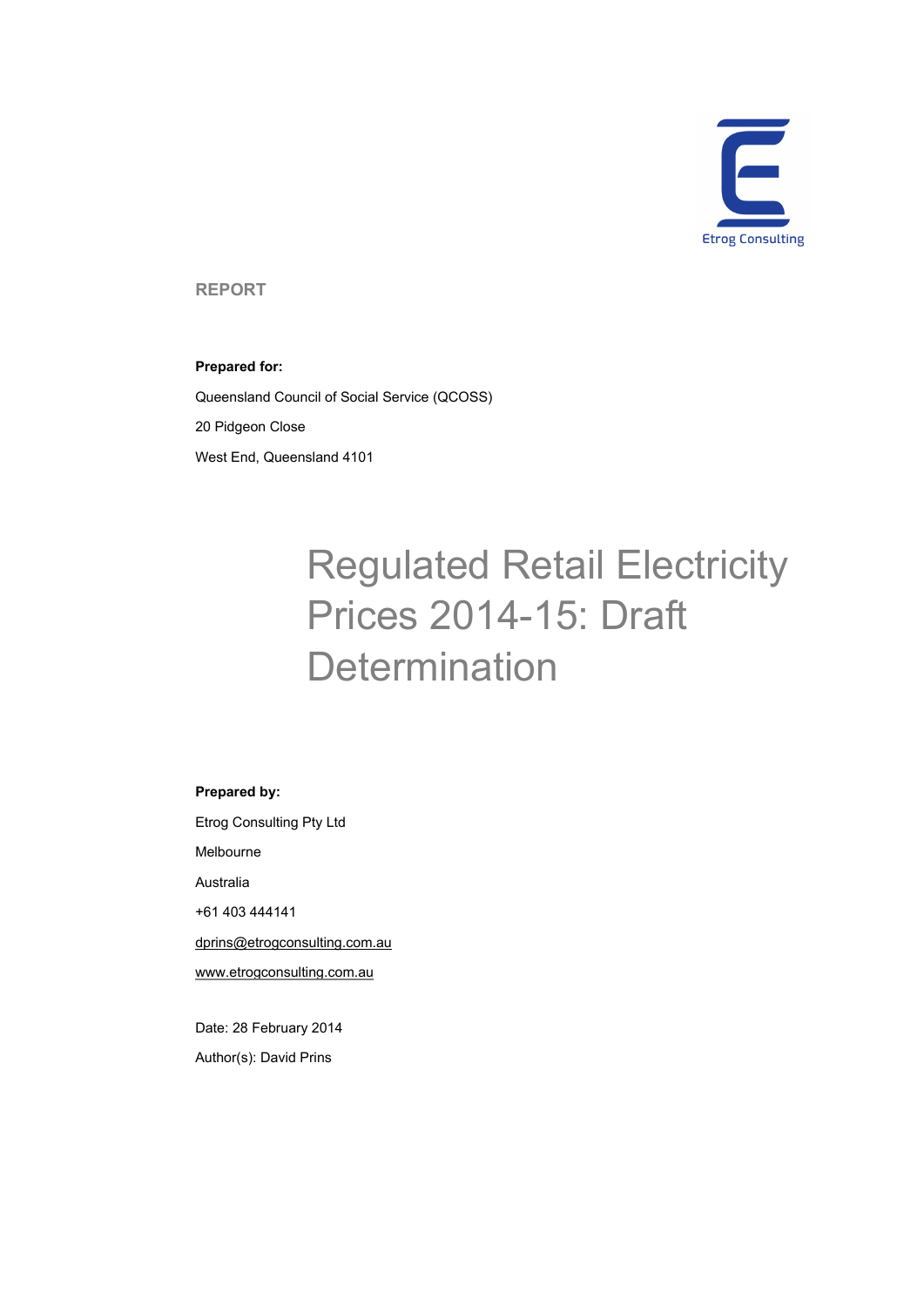

# **DISCLAIMER**

This document has been prepared for Queensland Council of Social Service (QCOSS). Etrog Consulting and its authors make no representation or warranty to any other party in relation to the subject matter of this document as to the accuracy or completeness of the material contained in this document.

The information in this report is of a general nature. It is not intended to be relied upon for the making of specific financial decisions.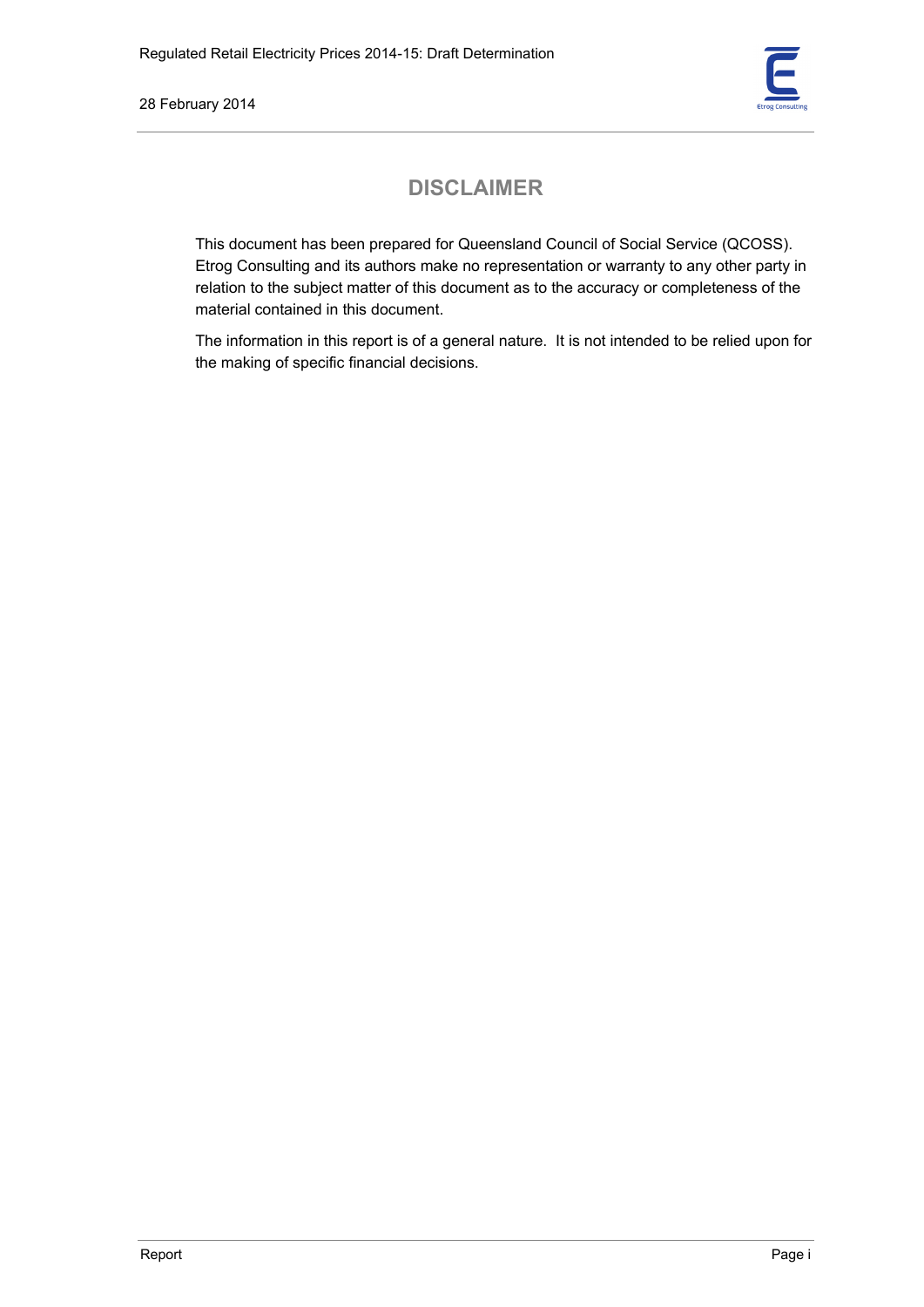

# **TABLE OF CONTENTS**

| 1.             |      |                                                                                              |  |  |  |  |
|----------------|------|----------------------------------------------------------------------------------------------|--|--|--|--|
|                | 1.1. |                                                                                              |  |  |  |  |
|                | 1.2. | THE EFFECTS THAT CHANGES TO REGULATED RETAIL ELECTRICITY TARIFFS AND PRICES                  |  |  |  |  |
|                | 1.3. |                                                                                              |  |  |  |  |
|                | 1.4. |                                                                                              |  |  |  |  |
| 2.             |      |                                                                                              |  |  |  |  |
|                | 2.1. |                                                                                              |  |  |  |  |
|                |      | The allocation of fixed and variable charge components in network tariffs 8<br>2.1.1.        |  |  |  |  |
|                |      | The allocation of costs between peak and off-peak components in network tariffs  9<br>2.1.2. |  |  |  |  |
|                | 2.2. |                                                                                              |  |  |  |  |
|                | 2.3. |                                                                                              |  |  |  |  |
| 3.             |      |                                                                                              |  |  |  |  |
|                | 3.1. |                                                                                              |  |  |  |  |
|                | 3.2. |                                                                                              |  |  |  |  |
|                |      | 3.2.1.                                                                                       |  |  |  |  |
|                |      | Dealing with carbon uncertainty under a hedging-based approach 11<br>3.2.2.                  |  |  |  |  |
|                |      | 3.2.3.                                                                                       |  |  |  |  |
|                | 3.3. |                                                                                              |  |  |  |  |
|                |      | 3.3.1.                                                                                       |  |  |  |  |
|                |      | 3.3.2.                                                                                       |  |  |  |  |
|                |      | 3.3.3.                                                                                       |  |  |  |  |
|                |      | 3.3.4.                                                                                       |  |  |  |  |
|                | 3.4. |                                                                                              |  |  |  |  |
| 4 <sub>1</sub> |      |                                                                                              |  |  |  |  |
|                | 4.1. |                                                                                              |  |  |  |  |
|                |      | 4.1.1.                                                                                       |  |  |  |  |
|                |      | 4.1.2.                                                                                       |  |  |  |  |
|                |      | 4.1.3.                                                                                       |  |  |  |  |
|                |      | 4.1.4.                                                                                       |  |  |  |  |
|                | 4.2. |                                                                                              |  |  |  |  |
|                |      | 4.2.1.                                                                                       |  |  |  |  |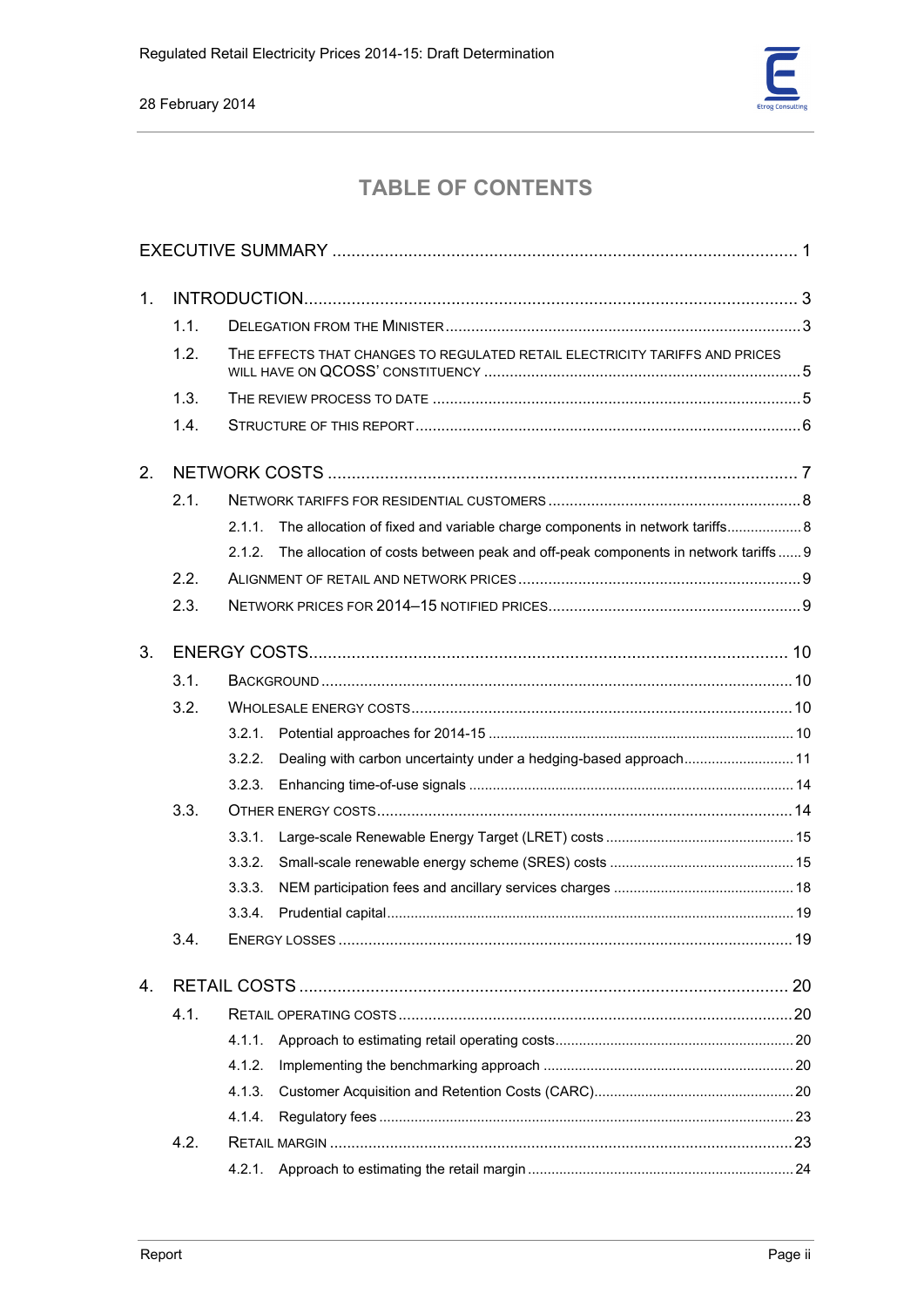

|             |      | 4.2.2. |                                                                                           |  |  |  |
|-------------|------|--------|-------------------------------------------------------------------------------------------|--|--|--|
| 5.          |      |        |                                                                                           |  |  |  |
|             | 5.1. |        |                                                                                           |  |  |  |
|             |      |        | 5.1.1. The role of competitive activity to derive longer term benefits for consumers  26  |  |  |  |
|             |      |        | 5.1.2. The effects of allowing for headroom in regulated electricity prices 27            |  |  |  |
|             |      |        | 5.1.3. No explicit allowance for headroom has been included in any other jurisdiction  28 |  |  |  |
|             |      |        | 5.1.4. The role of the QCA in regard to competition in determining notified prices 28     |  |  |  |
|             |      | 5.1.5  |                                                                                           |  |  |  |
|             | 5.2. |        |                                                                                           |  |  |  |
| 6.          |      |        |                                                                                           |  |  |  |
| $7_{\circ}$ |      |        |                                                                                           |  |  |  |

# **FIGURES**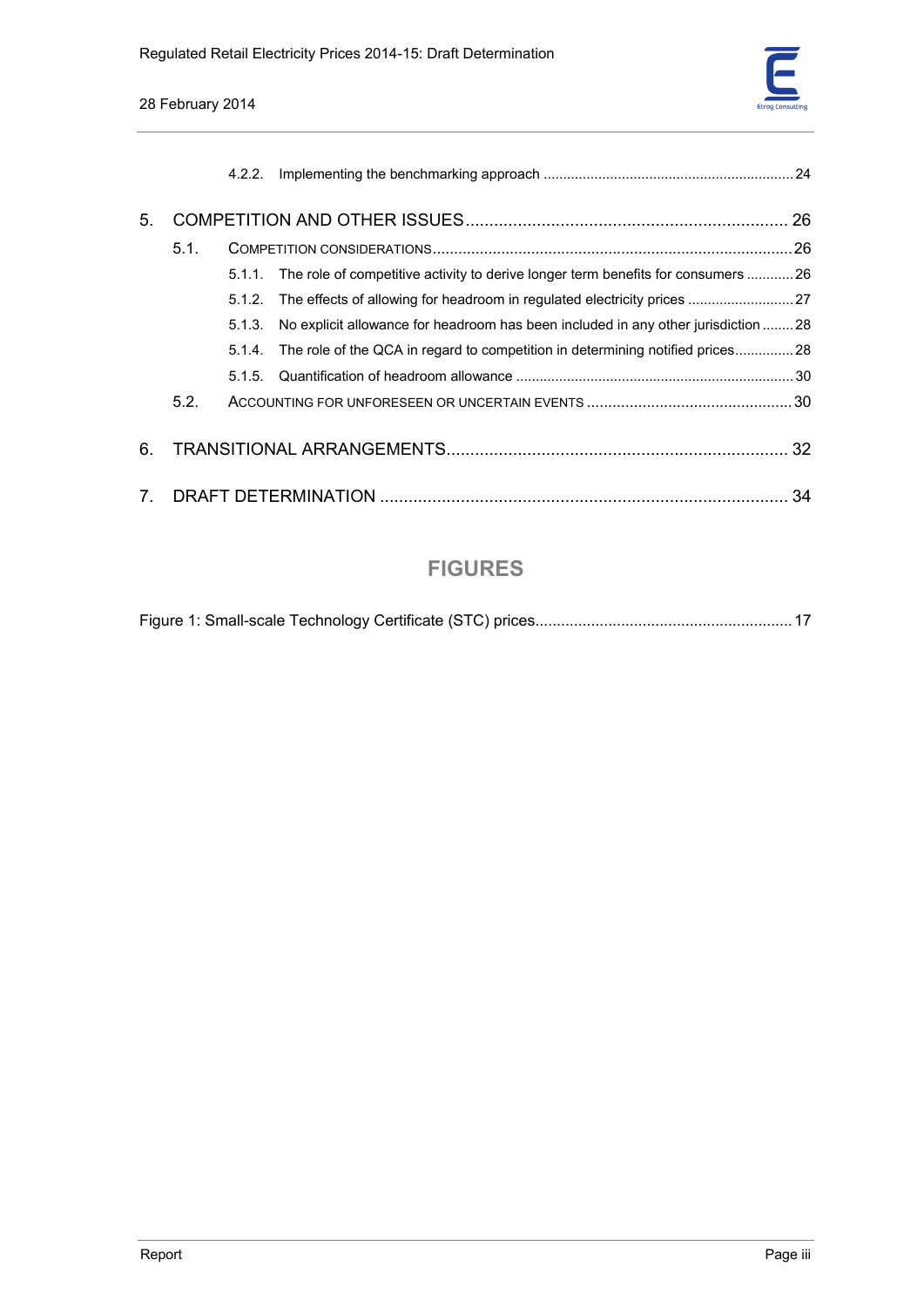

# **EXECUTIVE SUMMARY**

This report has been prepared by Etrog Consulting Pty Ltd for Queensland Council of Social Service (QCOSS). It comments on the Draft Determination on regulated retail electricity prices to apply in Queensland from 1 July 2014 to 30 June 2015 which was published by the Queensland Competition Authority (the QCA) on 11 December 2013, inviting submissions from interested parties.

Our main concerns are in the following areas (section references in this report are given in brackets). On other matters, we would be concerned if the QCA were to depart in its Final Determination from its current positions in its Draft Determination.

## **Introduction**

- The QCA must particularly take into account the impacts of price increases on struggling Queensland households and businesses when determining regulated retail electricity prices for 2014-15. (section 1.1)
- We urge the Queensland Government to ensure that its Delegations to the QCA fully reflect its instructions to the QCA, and that important matters should not be included only in the Minister's covering letters. (section 1.1)
- We urge the QCA and the Queensland Government to make available at the earliest opportunity sufficient data to enable modelling of the effects that changes to regulated retail electricity tariffs and prices will have on consumers, particularly disadvantaged and low income consumers, and to release any modelling that they have already undertaken to support any policy decisions that have been made to date. (section 1.2)

# **Network costs**

The QCA should request and influence the network tariff proposals that Energex makes to the Australian Energy Regulator (AER) to provide the best outcomes for retail tariffs for small customers, to meet the objectives of stakeholders, including the QCA itself, Government, retailers, distributors and consumers. (section 2.1)

## **Energy costs**

- The QCA should use a market-based approach rather than a cost-based approach to estimate the cost of purchasing wholesale energy. (section 3.2.1)
- The QCA should use carbon-inclusive contract prices as the basis for estimating wholesale energy costs for 2014-2015, in accordance with the advice of its consultant, and on the basis of its Delegation to determine notified prices annually, based on the best estimates of costs that are available at the time that the annual prices are determined. (section 3.2.2)
- We support the view that amending the Metrology Procedures is a matter for the Queensland Government to decide and initiate with the Australian Energy Market Operator (AEMO). This is something that the Government should explore further with AEMO in the coming year. The exploration should include cost-benefit analysis of various options for implementation. (section 3.2.3)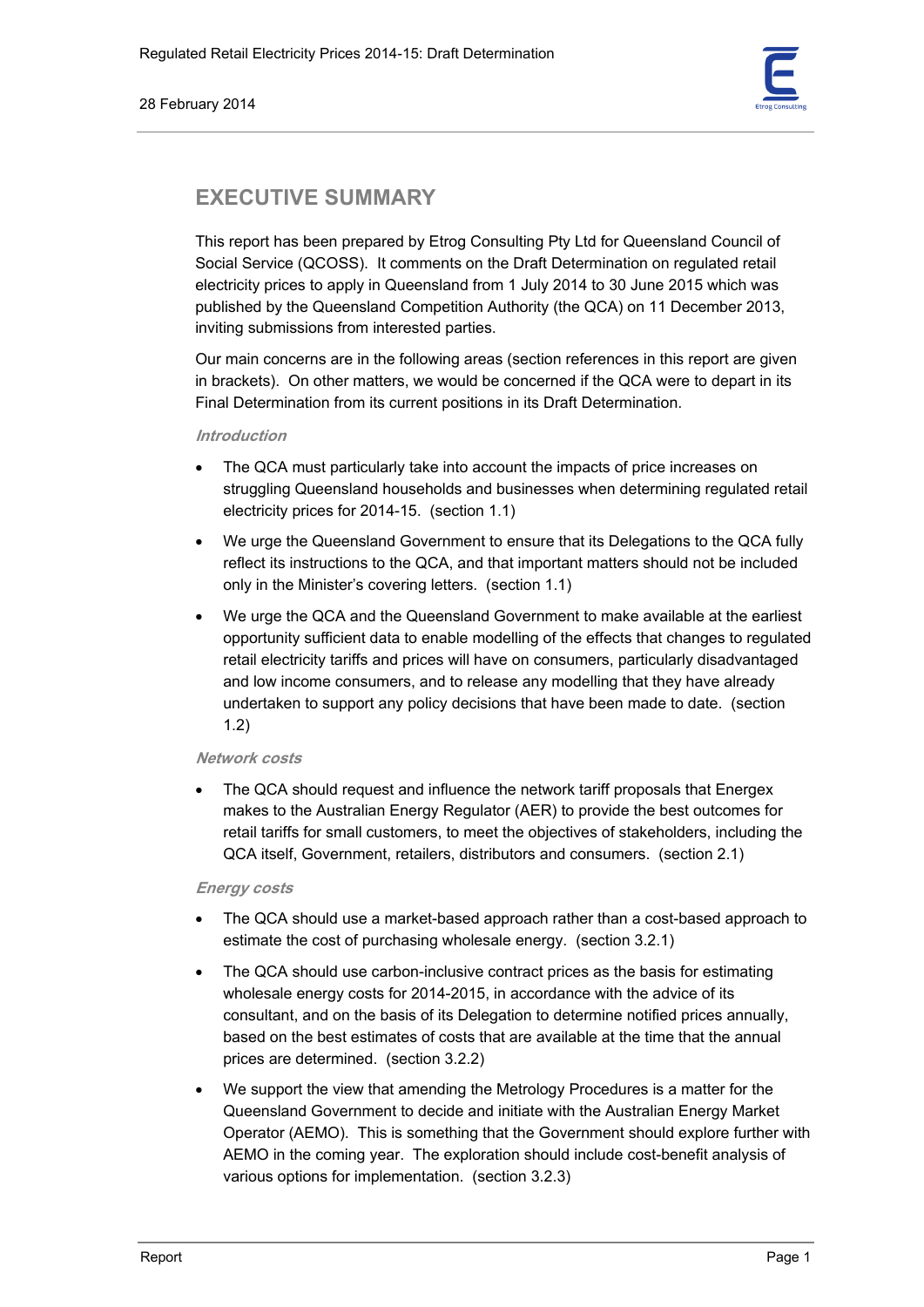

In estimating the cost of Small-scale Technology Certificates (STCs), the QCA should take into account the fact that an active market for STCs has developed outside the clearing house. The market price for STCs has been and continues to be well below the official \$40 price. An efficient representative retailer should be expected to be taking advantage of that market and not paying \$40 to purchase its STCs. (section 3.3.2)

## **Retail costs**

- No allowance should be made for customer acquisition and retention costs (CARC) in regulated retail electricity prices in Queensland. (section 4.1.3)
- If the QCA is to make an allowance for CARC, it should be at a much lower level than that allowed in the Final Determination for 2013-14. Any allowance should be reasonable rather than generous, and should take into account less costly channels being used to recruit new customers, as against the previous CARC allowance benchmark which was first set when customers were gained primarily through doorknocking. (section 4.1.3)
- The gross retail margin of 5% of total costs that was allowed in the Benchmark Retail Cost Index (BRCI) calculations is realistic, and should not be any higher. Instead, it should be lower, because the retailers will be compensated based on efficient costs, rather than the BRCI mechanism that might have borne no relationship to their actual efficient costs and was not cost-reflective. Under the BRCI, retailers therefore faced higher risks than should be the case under the current framework for setting regulated retail prices. (section 4.2.2)
- In its Final Determination, the QCA should reduce the retail margin commensurate with its view that its revised modelling approach to wholesale energy costs takes into account the majority of risk faced by retailers. (section 4.2.2)

**Competition and other issues** 

• The QCA should make no additional allowance for headroom in notified prices for 2014-15. (section 5.1.5)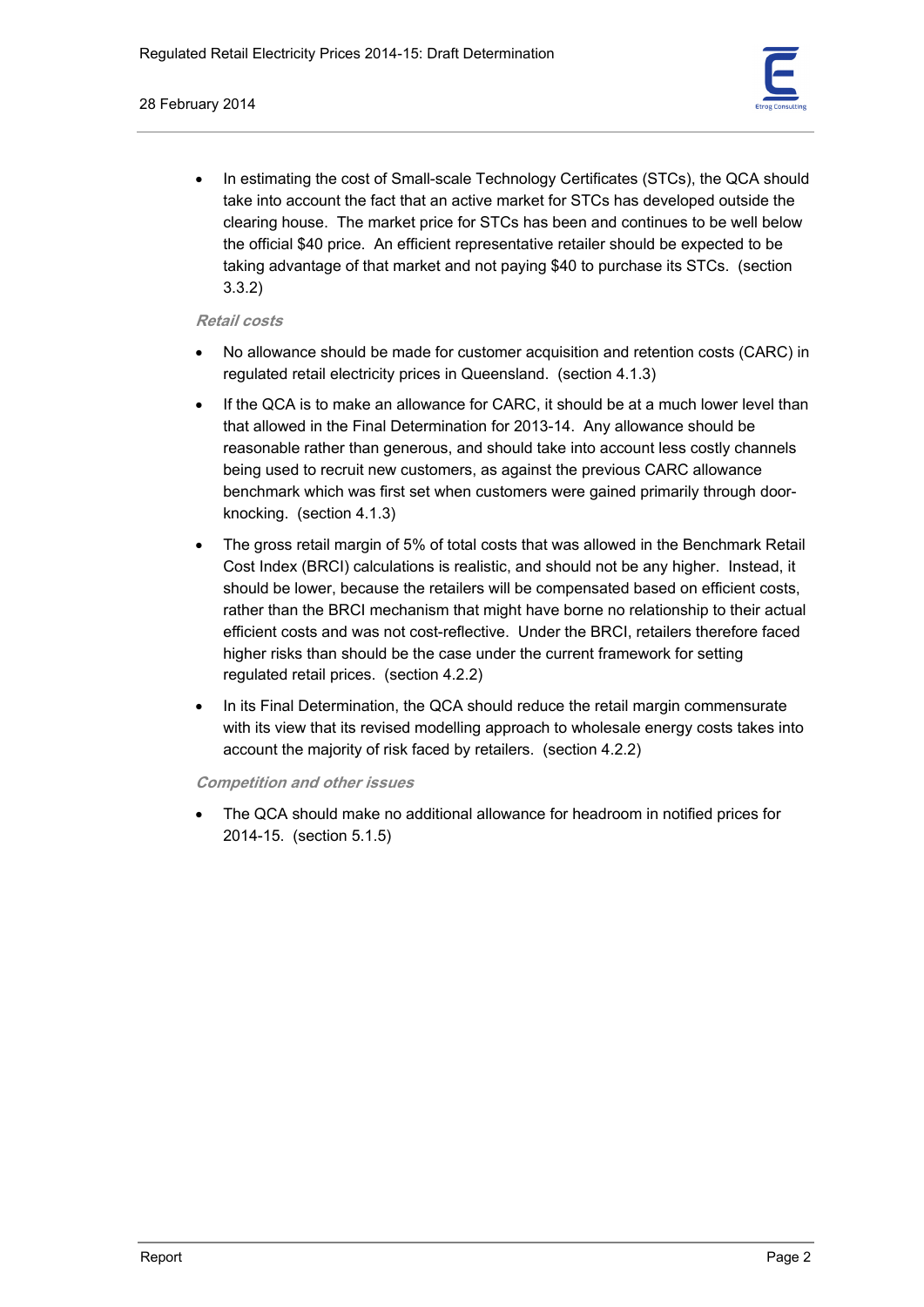

# **1. INTRODUCTION**

This report has been prepared by Etrog Consulting Pty Ltd for Queensland Council of Social Service (QCOSS). It comments on the Draft Determination on regulated retail electricity prices to apply in Queensland from 1 July 2014 to 30 June 2015 which was published by the Queensland Competition Authority (the QCA) on 11 December 2013, inviting submissions from interested parties.

At the same time, the QCA also released a report written by ACIL Allen on estimated wholesale energy costs for use by the QCA in setting regulated electricity retail prices for 2014-15, with supporting data from ACIL Allen, and five customer factsheets.<sup>1</sup>

The QCA held workshops for stakeholders in various locations to discuss the QCA's Draft Determination of regulated retail electricity prices for 2014-15 and the QCA's Review of Retail Electricity Price Regulation in Regional Queensland. We were pleased to attend the workshop held in Brisbane on Monday 17 February 2014. We would like to thank the QCA for holding the workshop, which we found very informative and useful.

The QCA has requested that submissions to the Draft Determination should be received by 28 February 2014. This report has been developed in consultation with QCOSS with the understanding that QCOSS is intending to submit this report to the QCA as its response to the Draft Determination.

# **1.1. DELEGATION FROM THE MINISTER**

As stated in Chapter 1 of the QCA's Draft Determination, on 5 September 2012, the Minister for Energy and Water Supply (the Minister) provided the QCA with a Delegation under section 90AA(1) of the *Electricity Act 1994* requiring it to determine notified electricity prices<sup>2</sup> for a three-year period from 1 July 2013 to 30 June 2016.

On 12 February 2013, the QCA received a revised Delegation which changed the date for release of its Draft Determination for 2013-14 from 15 February 2013 to 22 February 2013, while all other content remained the same as the 5 September 2012 Delegation. The Minister's covering letters and Delegations were provided in Appendix A to the Draft Determination.

While the Delegation is for a three-year period, the QCA is still required to set notified prices on an annual basis. The QCA's first price determination was made on 31 May 2013 for the period from 1 July 2013 to 30 June 2014. This submission relates to the QCA's second price determination, which covers the period from 1 July 2014 to 30 June 2015.

<sup>1</sup> The QCA's Draft Determination and the ACIL Allen paper and other materials have been published on the QCA's website at www.qca.org.au/Electricity/Consumer/Electricity-Prices/In-Progress/Electricity-Prices-2013-14.

<sup>2</sup> Notified electricity prices are the regulated retail electricity prices that a retailer may charge its non-market customers, as defined under section 90 of the *Electricity Act 1994*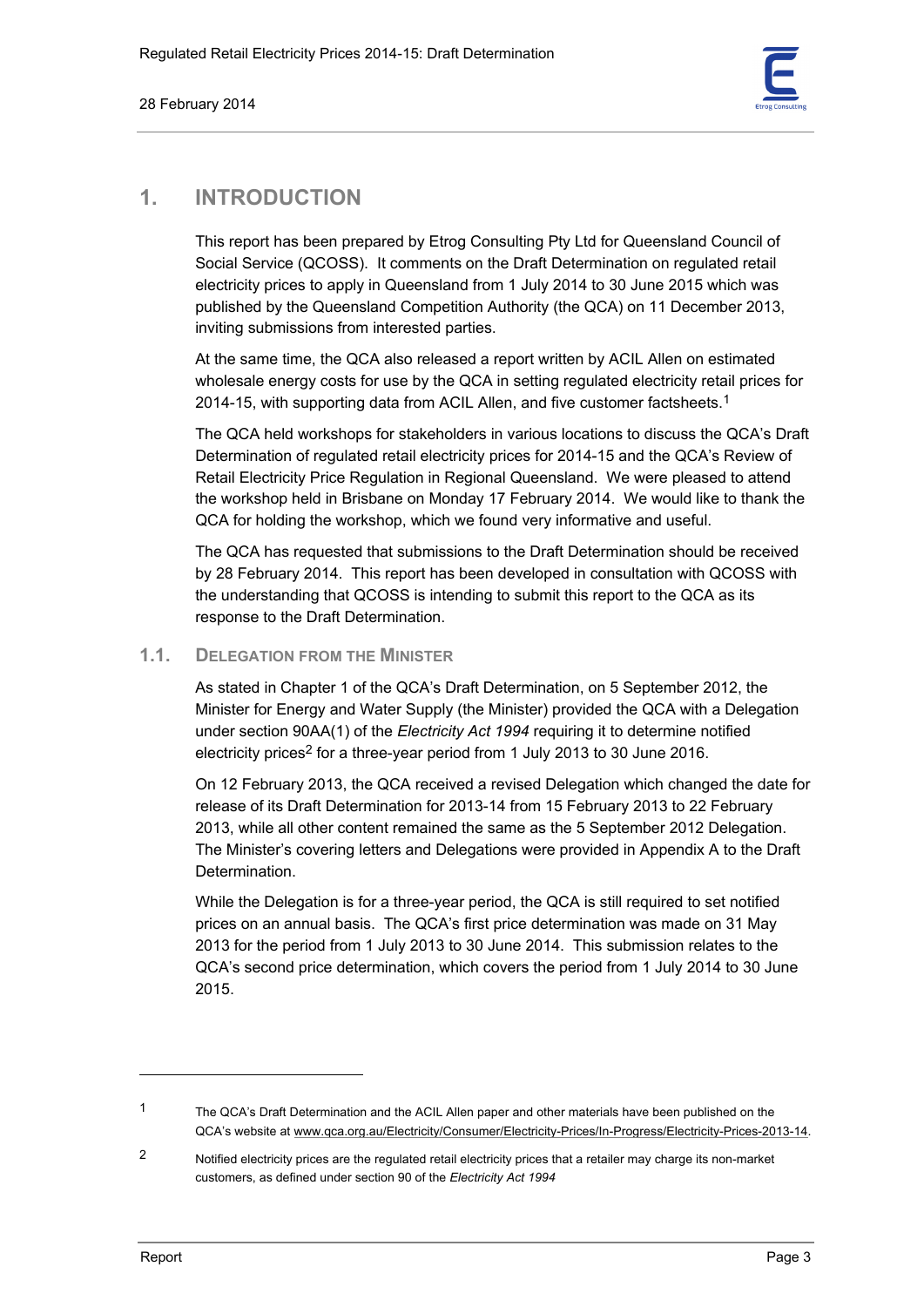

Section 1.1 of the Draft Determination outlines various relevant requirements that the *Electricity Act 1994* and the Delegation place on the QCA. However, it does not include the following relevant comment in the Minister's covering letter of 5 September 2012:

*it is important that the QCA take into account the impacts of price increases on struggling Queensland households and businesses.* 

The QCA must particularly take into account the impacts of price increases on struggling Queensland households and businesses when determining regulated retail electricity prices for 2014-15.

We discuss these impacts further in section 6 of this report in relation to transition arrangements involving re-balancing the fixed and variable charges in Tariff 11. Our comments there include the following:

- We support the implementation of transitional arrangements for any changes to tariff structures that will have a significant impact on some consumers' costs.
- The proposal to rebalance the fixed and variable components of Tariff 11 to costreflective pricing will have an adverse impact on the lowest consuming households. Many low-consuming households are vulnerable consumers who are least likely to be able to adapt to significant price increases. We support a staged approach to minimise the immediate bill shock for consumers.
- A transition period is essential in order to assess the impact of the changes on different customer groups and for this information to influence improvements to government policy. In particular, the shift to greater cost reflectively will necessitate changes to government concessions to ensure they are adequate and well-targeted alongside the new tariff structure. Further, the transitional timeframe provides an opportunity for consumer education to be rolled out over time to assist consumers understand and adjust to the new pricing structures.
- We prefer a smooth transition to cost reflective pricing in order to minimise bill shock for consumers who may be adversely affected. The effect on consumers should be a key consideration when determining the form of transitioning.
- The QCA should undertake substantial analysis to provide an assessment to identify the expected impacts of tariff arrangements on a range of consumer groups with varying consumption patterns, including pensioners, large working families, lowincome tenants and other vulnerable households. This analysis should take into the account the existing electricity concessions available in Queensland.
- Significant changes to tariff arrangements will necessitate changes to the existing energy concessions and support arrangements, to ensure they are well-targeted and equitable for Queensland consumers.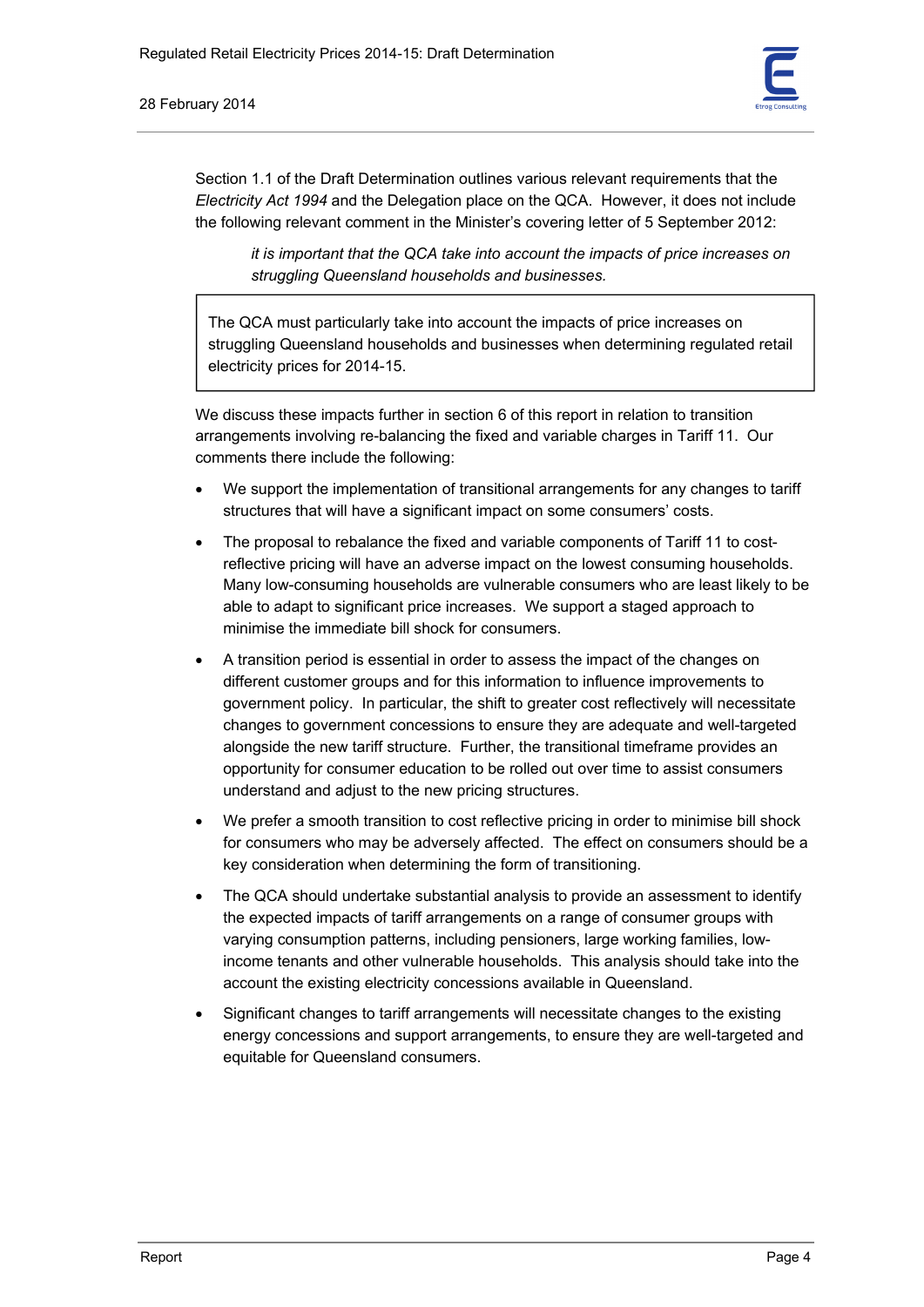

The QCA has accepted previously that it is reasonable for submissions such as this to include comments to the Queensland Government on matters that may be outside the QCA's scope. On that basis, we note that the QCA consistently appears to place weight on the Delegations that it receives from the Minister that it does not also apply to the Minister's covering letters. We understand that this has some basis in the fact that the legislation refers specifically to the Delegation rather than to its covering letter. We believe this is somewhat anomalous, and that important matters in the covering letter should be given weight by the QCA.

We urge the Queensland Government to ensure that its Delegations to the QCA fully reflect its instructions to the QCA, and that important matters should not be included only in the Minister's covering letters.

# **1.2. THE EFFECTS THAT CHANGES TO REGULATED RETAIL ELECTRICITY TARIFFS AND PRICES WILL HAVE ON QCOSS' CONSTITUENCY**

QCOSS represents the interests of residential consumers, with a particular focus on low income and other vulnerable consumers.

Some low income customers are supported by a range of concessions and other measures in line with the Queensland Government's social policy objectives. In the process of tariff reform, the existing measures may be adequate or may prove highly inadequate to be effective at assisting low income consumers in future. Major restructuring of the concessions framework may be required, and it is better that this is known sooner rather than later, so that appropriate changes can be made to the concessions framework before new regulated tariffs and prices are implemented. Financial counsellors and others who advise these consumers also need prior information on how any new tariffs will affect their clients, so that they can give them appropriate advice on their use of electricity, their budgeting, and any assistance that may be available to them.

We urge the QCA and the Queensland Government to make available at the earliest opportunity sufficient data to enable modelling of the effects that changes to regulated retail electricity tariffs and prices will have on consumers, particularly disadvantaged and low income consumers, and to release any modelling that they have already undertaken to support any policy decisions that have been made to date.

# **1.3. THE REVIEW PROCESS TO DATE**

On 31 July 2013, the QCA released an Interim Consultation Paper advising interested parties of the commencement of the review. The QCA received 25 submissions in response, which included a response from QCOSS. QCOSS' response discussed a small number of issues in detail, and included the statement that QCOSS retained the views that it expressed on the Draft Determination for 2013-14. Those views should have been taken into account by the QCA in its Draft Determination for 2014-15.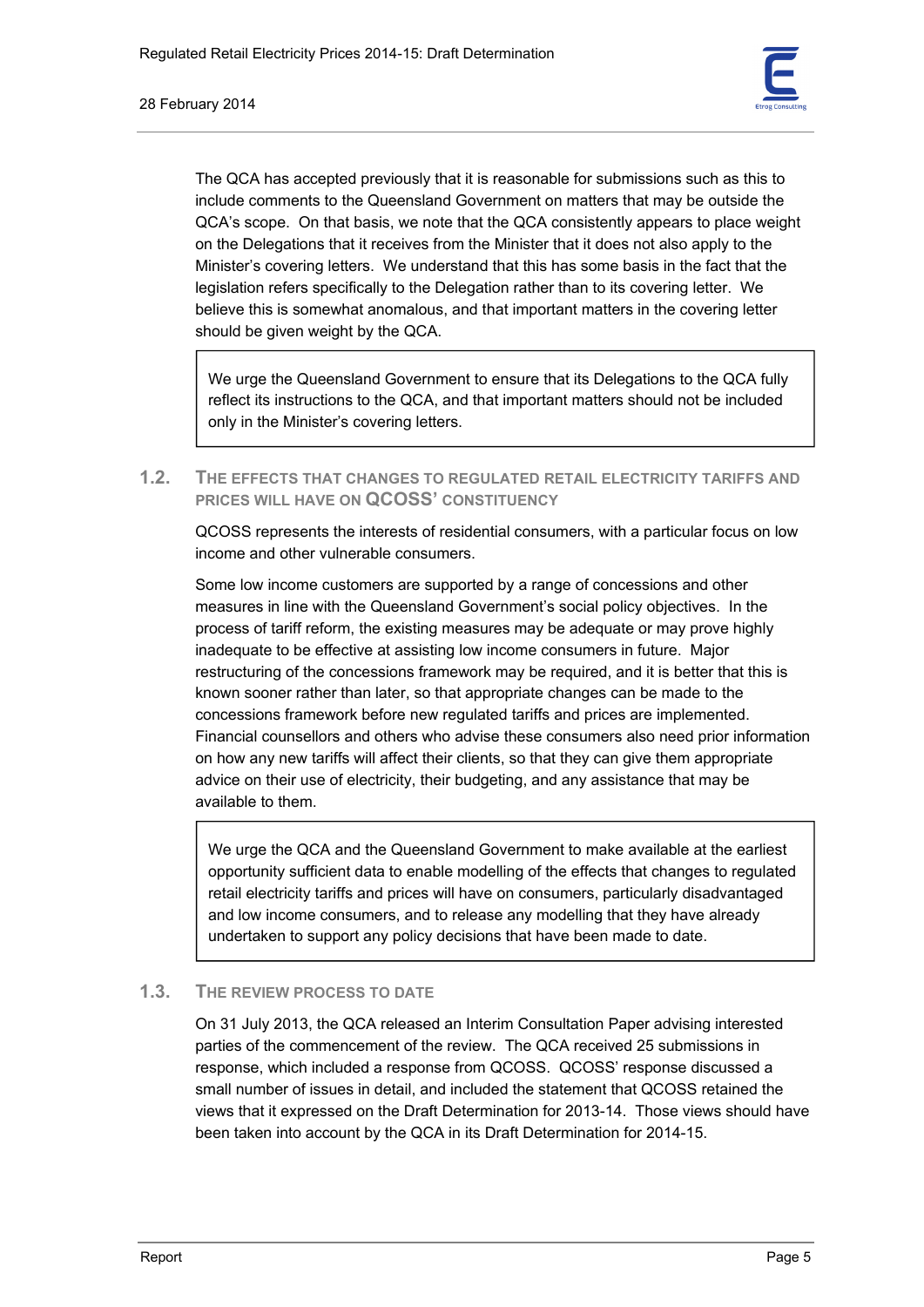

For example, the Draft Determination states that submissions in response to the QCA's consultation paper were broadly in favour of retaining an approach for 2014-15 that included using the clearing house price of \$40 to estimate the costs of small-scale technology certificates (STCs).3 QCOSS' position for 2013-14 was not to retain that approach, and QCOSS' position was retained for 2014-15.

**1.4. STRUCTURE OF THIS REPORT**

The remainder of this report comments on various matters in the QCA's Draft Determination, and largely follows the same structure as the Draft Determination.

- Section 2 covers network costs.
- Section 3 covers energy costs.
- Section 4 covers retail costs.
- Section 5 covers competition and other issues.
- Section 6 covers transitional arrangements.
- Section 7 covers the overall draft determination.

<sup>3</sup> Draft Determination, page 26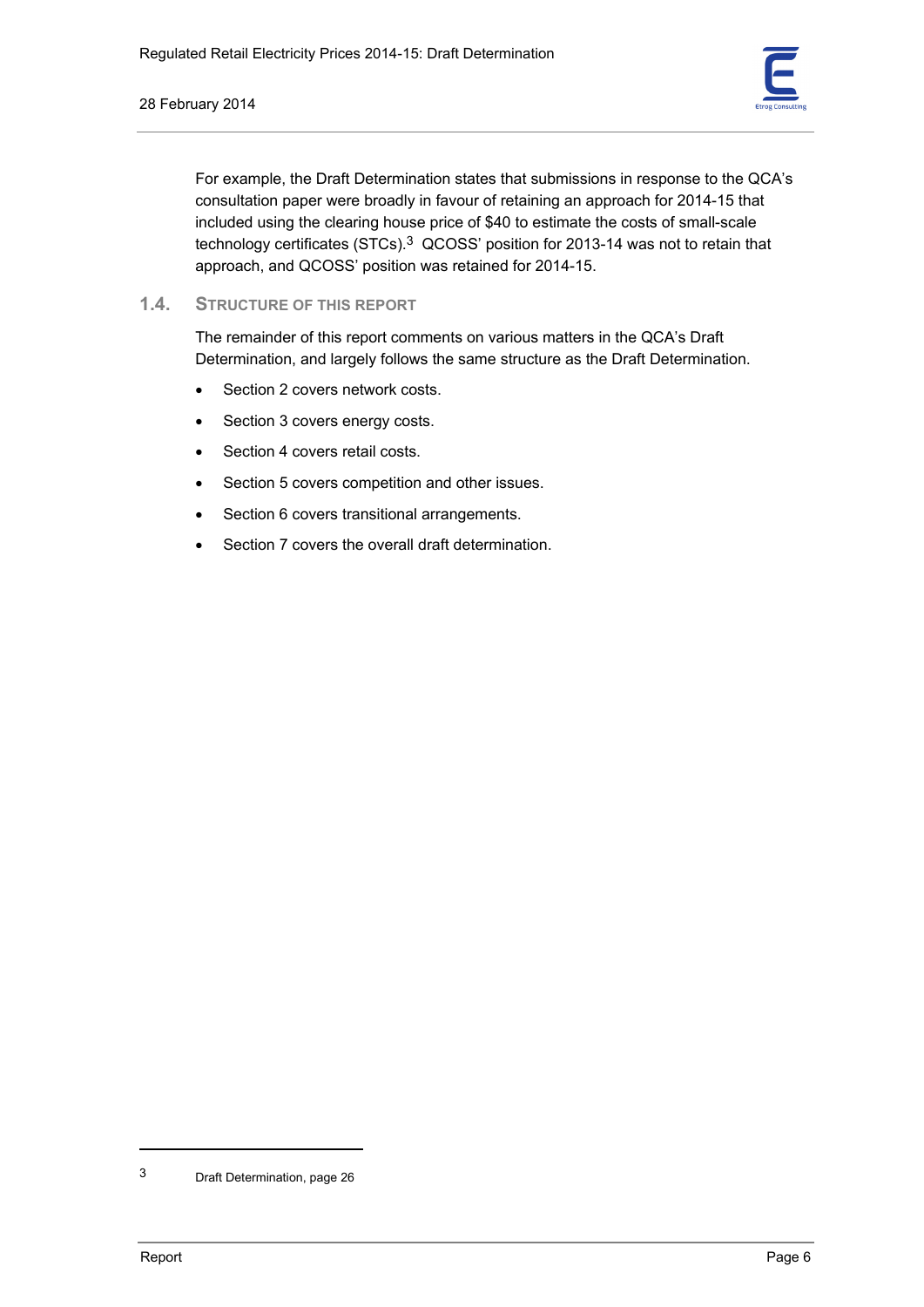

# **2. NETWORK COSTS**

Chapter 2 of the Draft Determination sets out the QCA's proposal on how to incorporate network costs in regulated retail electricity prices for 2014-15 in Queensland. It is divided into the following sections:

- Section 2.1 includes background information;
- Section 2.2 covers network tariffs for residential customers, small business customers and unmetered supplies;
- Section 2.3 covers network tariffs for large business customers and street lighting;
- Section 2.4 covers network tariffs for very large customers;
- Section 2.5 covers alignment of retail and network prices; and
- Section 2.6 covers network prices for 2014-15 notified prices.

Our comments here cover only network tariffs for residential customers, alignment of retail and network tariffs, and network prices for 2014-15 notified prices.

Network costs include the costs associated with transporting electricity through the transmission and distribution networks and typically account for around 50% of the final cost of electricity for small customers.

Retail electricity prices comprise three main cost components – network costs, energy costs and retail costs. Network costs are the largest of these, and include the costs of transporting electricity from generators to customers, which requires the use of transmission and distribution networks. Transmission networks transport electricity at high voltages across the state and interstate while distribution networks distribute electricity at lower voltages from transmission connection points to households and businesses.

In Queensland, the main transmission network service provider is Powerlink and the two main distribution network service providers are Energex and Ergon Energy. Energex's network services south-east Queensland, while Ergon Energy's network extends across the remainder of the state.

As regulated monopoly businesses, Powerlink, Energex and Ergon Energy all earn regulated revenues that are determined by the Australian Energy Regulation (AER). In addition to recovering their own distribution network costs, Energex and Ergon Energy pass Powerlink's costs on to customers in network prices that are also approved by the AER.

The Delegation requires the QCA to adopt a cost-reflective N+R pricing model under which the network costs (N) are to be passed through to customers.<sup>4</sup>

<sup>4</sup> Draft Determination, page 12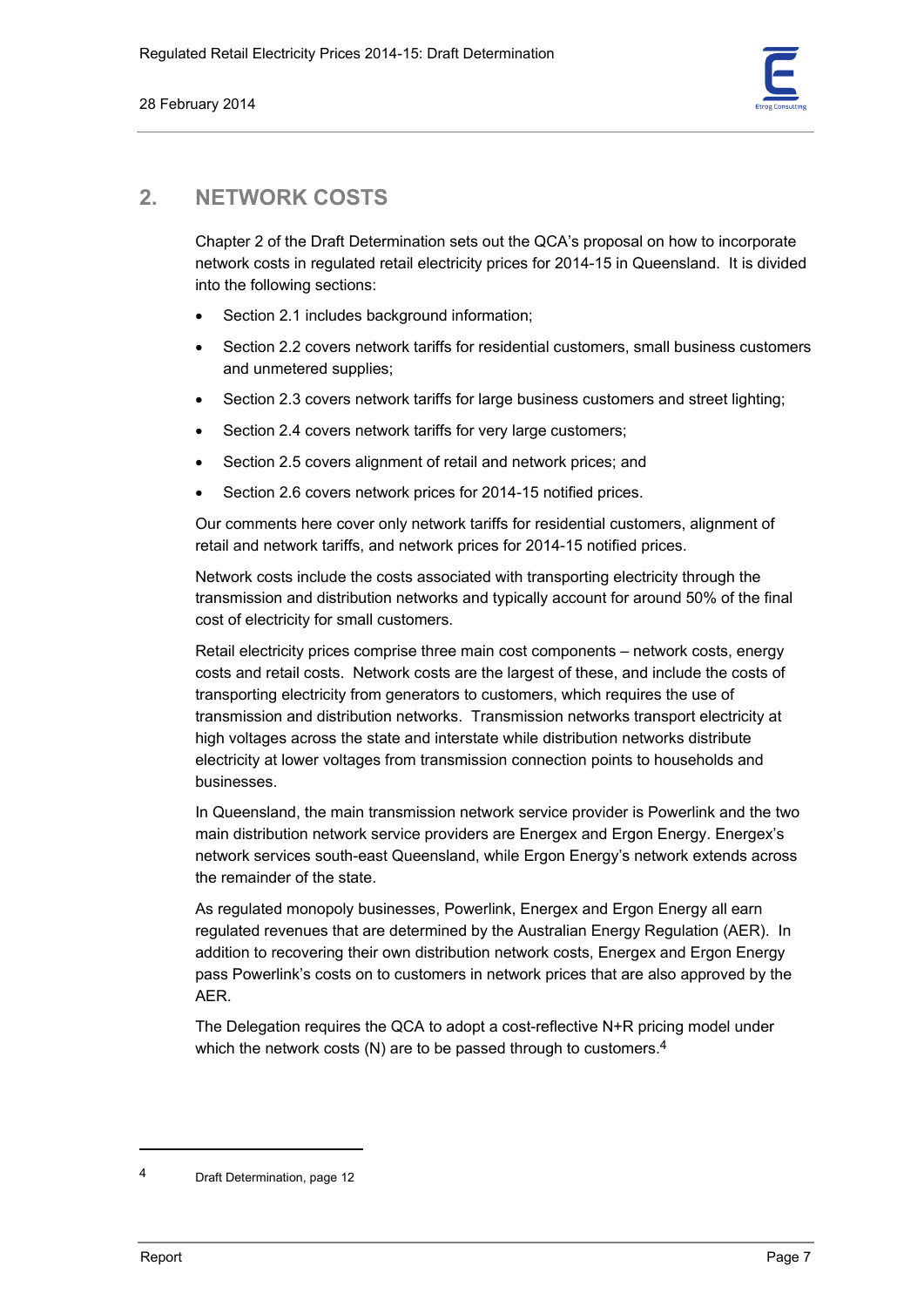

## **2.1. NETWORK TARIFFS FOR RESIDENTIAL CUSTOMERS**

The setting of network tariffs is a matter for the Australian Energy Regulator (AER), and not for the QCA. Nonetheless, as shown above, the network tariff component is a significant part of the retail tariffs, and network costs are passed through directly into regulated retail tariffs.

The QCA should request and influence the network tariff proposals that Energex makes to the Australian Energy Regulator (AER) to provide the best outcomes for retail tariffs for small customers, to meet the objectives of stakeholders, including the QCA itself, Government, retailers, distributors and consumers.

Two areas that may be of particular concern in network tariffs are as follows:

- The allocation of fixed and variable charge components in network tariffs; and
- The allocation of costs between peak and off-peak components in network tariffs.

# **2.1.1. The allocation of fixed and variable charge components in network tariffs**

As mentioned in section 1.2 above, QCOSS represents the interests of residential consumers, with a particular focus on low income and other vulnerable consumers. Many low income and vulnerable consumers are relatively small users of electricity, because they do not have the high-usage electrical equipment that more affluent households may have, such as swimming pool pumps and large air conditioning systems.

That is not to say that all low income households are low users of electricity. Indeed there are also low income householders who support large families, and there are those who are high users of electricity because of medical requirements or poor quality housing and inefficient appliances. People who are home during the day may also be using more electricity because they require cooling throughout the day, while others may be able to switch off cooling when they are out during the day and rely instead on the cooling systems provided by others, such as their employers. Customers with low income who have high consumption of electricity for reasons outside their control may be particularly in need of concessions in the form of a package of support outside any tariff mechanism.

Given different tariffs that in total are revenue neutral, i.e. they bring in the same revenue when applied across the customer base, tariffs which have higher fixed charges and lower variable charges have an adverse impact on lower usage consumers as compared with tariffs which have lower fixed charges and higher variable charges. Conversely, higher usage customers would benefit from tariffs with lower variable charges and higher fixed charges.

Higher fixed charges and lower variable charges also do not provide as much of a price signal to customers to avoid inefficient usage of electricity as compared to lower fixed charges and higher variable charges. In the latter case, the higher variable charges provide more incentives to reduce unnecessary usage of electricity and to use electricity more efficiently. This is unlike the first case where the higher fixed charges are not reduced no matter how efficiently the consumer uses their electricity.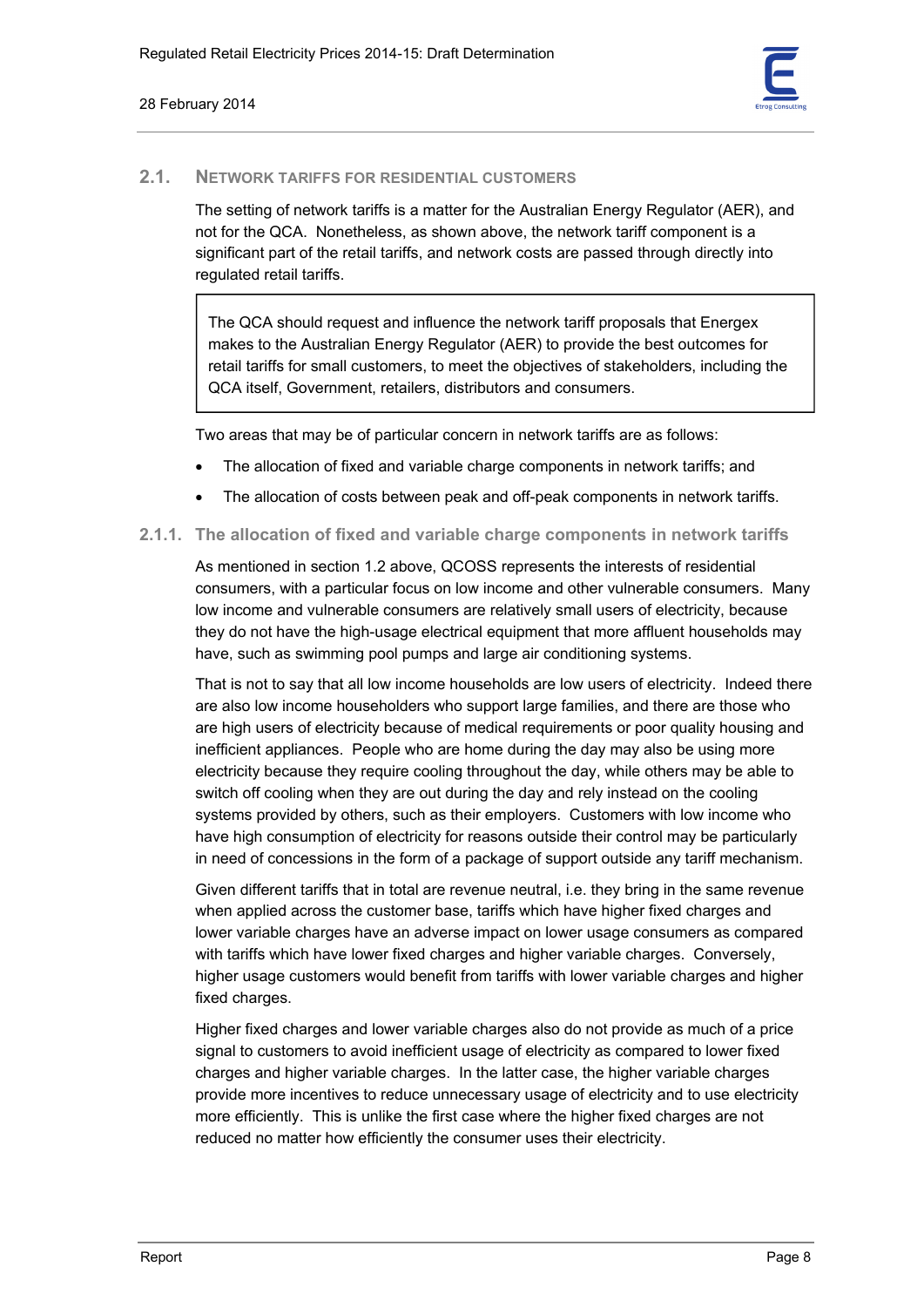

# **2.1.2. The allocation of costs between peak and off-peak components in network tariffs**

The differential between peak and off-peak needs to be significant if it is to give customers incentives to use electricity at off-peak times rather than at peak times, and thereby contribute to more efficient use of the electricity network and generation capacity and infrastructure. In particular, the Delegation states that "QCA must consider whether its approach to calculating time-of-use tariffs can strengthen or enhance the underlying network price signals and encourage customers to switch to time-of-use tariffs and reduce their energy consumption during peak times".

It is generally understood that peak usage is a significant cost driver for the electricity supply industry as a whole, as peak usage has to be met through investment in generation and network capacity. Less peaky load shapes are less costly to serve, and make more efficient use of the generation and network infrastructure. We are therefore concerned that when the allocation of costs between peak and off-peak components in network tariffs are passed through in retail tariffs, they should continue to provide appropriate incentives to customers to use electricity at off-peak times rather than at peak times. For residential customers, our concern relates to Tariffs 12 (time of use), 13 (PeakSmart), 31 (super economy controlled load) and 33 (economy controlled load).

# **2.2. ALIGNMENT OF RETAIL AND NETWORK PRICES**

Once Energex and Ergon Energy have proposed network tariffs to the AER, after they have taken into account stakeholder views, the approval of the tariffs is then a matter between the AER and the distributors.

The best option would be for the notified prices to reflect the actual network tariffs and prices after they have been approved by the AER. However, we understand that there is a timing issue whereby the AER may not have finalised its decision on tariff approval by the time the QCA needs to publish its Final Determination. If that is the case, then we concur with the proposal of the QCA "to continue using preliminary network prices provided by Energex and Ergon Energy for the Draft Determination and proposed network tariffs submitted by the distributors to the AER for the Final Determination".5

The QCA states further: "In the event that the final network prices approved by the AER differ from those used in the Final Determination, we will consider using the pass-through mechanism discussed in Chapter 5 to adjust for any material difference."

Our views on the pass-through mechanism are contained in section 5 of this report.

# **2.3. NETWORK PRICES FOR 2014–15 NOTIFIED PRICES**

We support the QCA's draft determination to base regulated retail tariffs for residential customers across Queensland in 2014-15 on Energex network tariffs and charges for residential customers.

<sup>5</sup> Draft Determination, page 16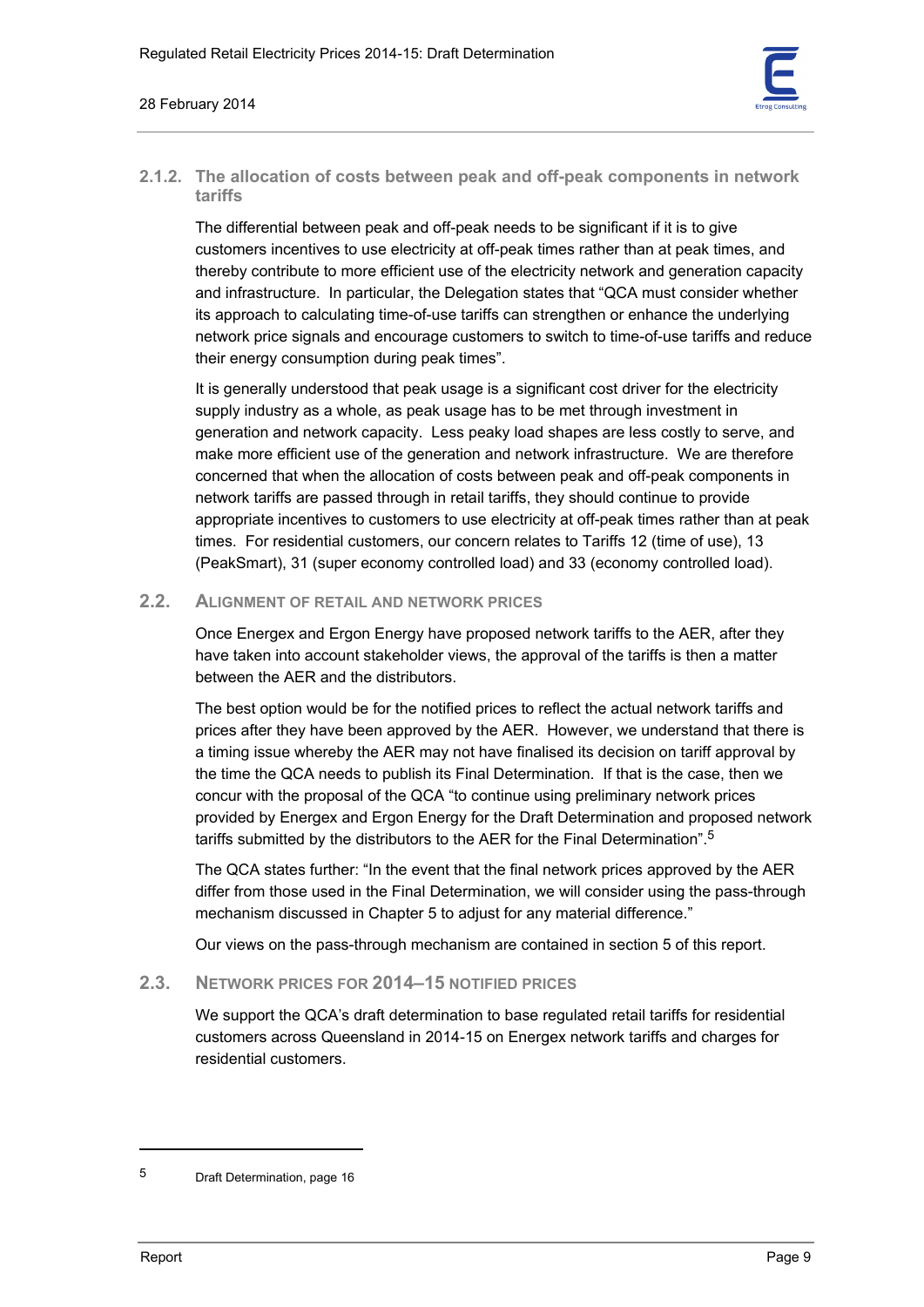

# **3. ENERGY COSTS**

The second main component of retail electricity prices is the cost a retailer will incur, either directly or indirectly, in supplying energy to cover the load of its customers.

For 2014-15, the QCA has decided to maintain a hedging-based approach to estimating wholesale energy costs.<sup>6</sup>

# **3.1. BACKGROUND**

Under the Delegation, the R component of each retail tariff is to include appropriate allowances for energy and retail costs.

Energy costs are those a retailer will incur, either directly or indirectly, in supplying energy to cover the load of its customers. As in previous decisions, the QCA has included allowances for a range of energy costs, which can be broadly broken into three categories:

- Wholesale energy costs;
- Other energy costs, including green schemes and market fees; and
- Energy losses.

# **3.2. WHOLESALE ENERGY COSTS**

Wholesale energy costs relate to the costs incurred by a retailer in supplying electricity to cover the load of its customers. While this electricity is purchased from the National Electricity Market (NEM) (the spot market), there is a range of measures that a retailer can take in order to reduce its exposure to volatile prices in the spot market, including purchasing financial derivatives (futures, swaps, options etc.), entering longer-term power purchase agreements (PPAs) with generators, and investing in generation assets.7

## **3.2.1. Potential approaches for 2014-15**

We concur with the view of the QCA that it is more appropriate to use a market-based approach rather than to use a Long Run Marginal Cost (LRMC) based approach. This view is based on the reasons given by the QCA in its Draft Determination and in its previous papers and determinations on the subject. On that basis, we have chosen not to repeat the many arguments we have previously given in support of this view. Should the QCA consider a change to that view in its Final Determination, it should refer to our previous submissions on the subject, and to the QCA's own publications for reasons as to why its view should not be changed in this respect.

<sup>6</sup> Draft Determination, page 19

<sup>7</sup> Based on Draft Determination, pages 19-20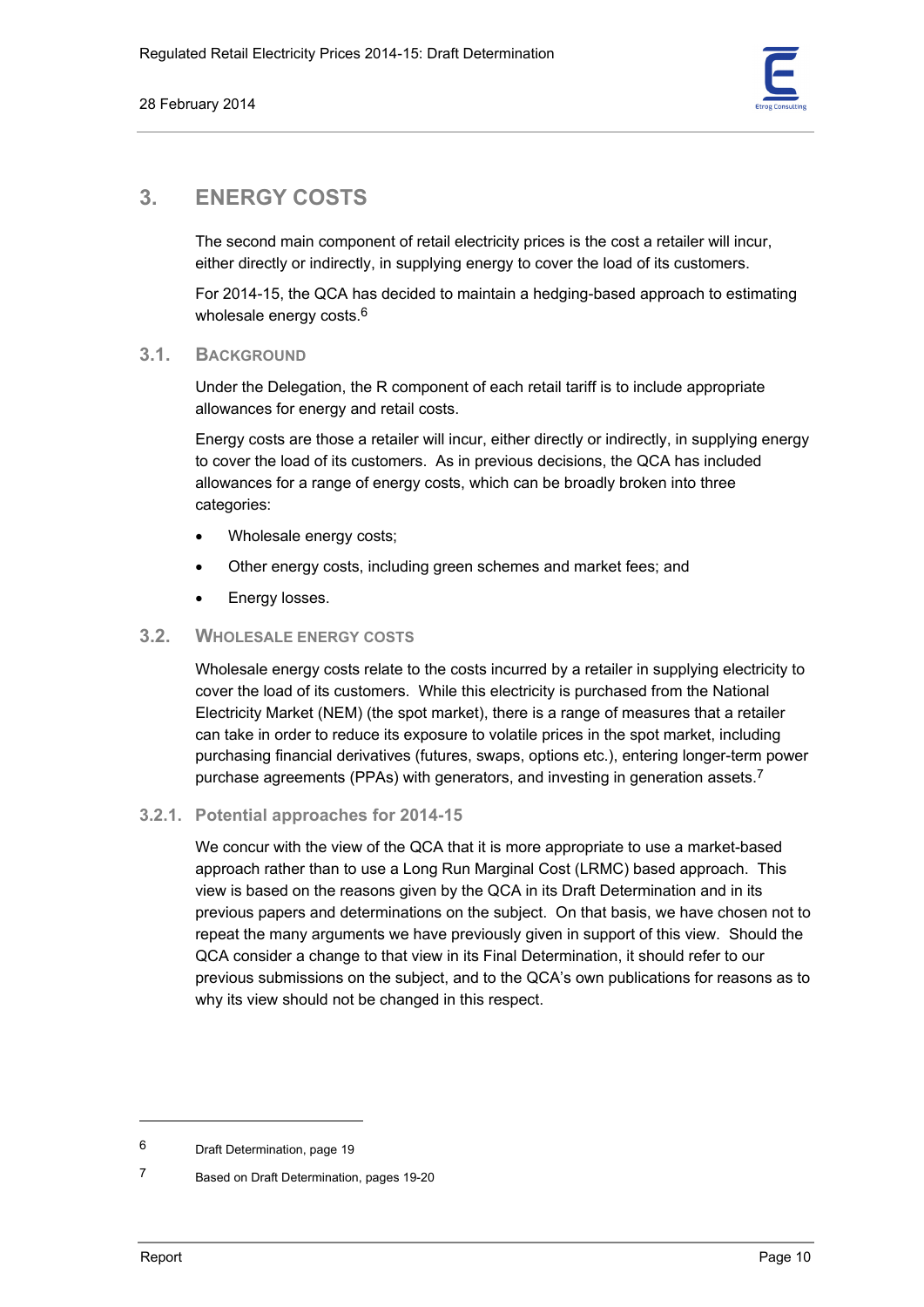

Following release of the QCA's 2012-13 Final Pricing Determination, Origin Energy made an application for Judicial Review of aspects of the QCA's approach to estimating energy costs in that decision. On 19 December 2012, the Supreme Court dismissed Origin Energy's application. The reasons for the judgment have been published. $8$  Our reading of that judgment supports the use of a market-based approach rather than to use a LRMC based approach.

The AEMC also endorses the hedging-based approach as the best-practice method for estimating wholesale energy costs for retail prices.9

The QCA should use a market-based approach rather than a cost-based approach to estimate the cost of purchasing wholesale energy.

## **3.2.2. Dealing with carbon uncertainty under a hedging-based approach**

Since the carbon tax was introduced in 2012-13, and previously under the Benchmark Retail Cost Index methodology, the QCA has used energy cost estimates provided by ACIL Allen that are based on carbon-inclusive energy contracts traded through the Sydney Futures Exchange (SFE). We have consistently endorsed this practice.

#### **Market expectations**

In previous years, when market participants expected the carbon tax to remain in place for the entire year, the price of carbon-inclusive contracts aligned very closely with the price of carbon-exclusive contracts plus the carbon pass-through.

Carbon-inclusive energy contracts for 2014-15 no longer include the full amount of costs that would be associated with the carbon tax if it was expected to be in place for the full year. This is consistent with the market expectation that the carbon tax will be in place only for part of the year.10

#### **Using best estimates of energy costs in accord with the Delegation from the Minister**

The Delegation requires the QCA to set regulated prices to apply for the entire year. Using carbon-inclusive contracts would be the correct approach for the QCA to take, because they represent the market's best estimate of expected energy costs for the year, during which the carbon tax is expected to apply for only part of the year. This concurs with the advice that the QCA has received from its own consultant ACIL Allen.

<sup>8</sup> *Origin Energy Electricity Ltd & Anor v Queensland Competition Authority & Anor* [2012] QSC 414 (12/5527) Brisb Jackson J 19/12/2012, available at www.sclqld.org.au/qjudgment/2012/QSC/414

<sup>9</sup> AEMC, *Advice on Best Practice Retail Price Regulation Methodology – Final Report*, September 2013

<sup>10</sup> Draft Determination, pages 20-21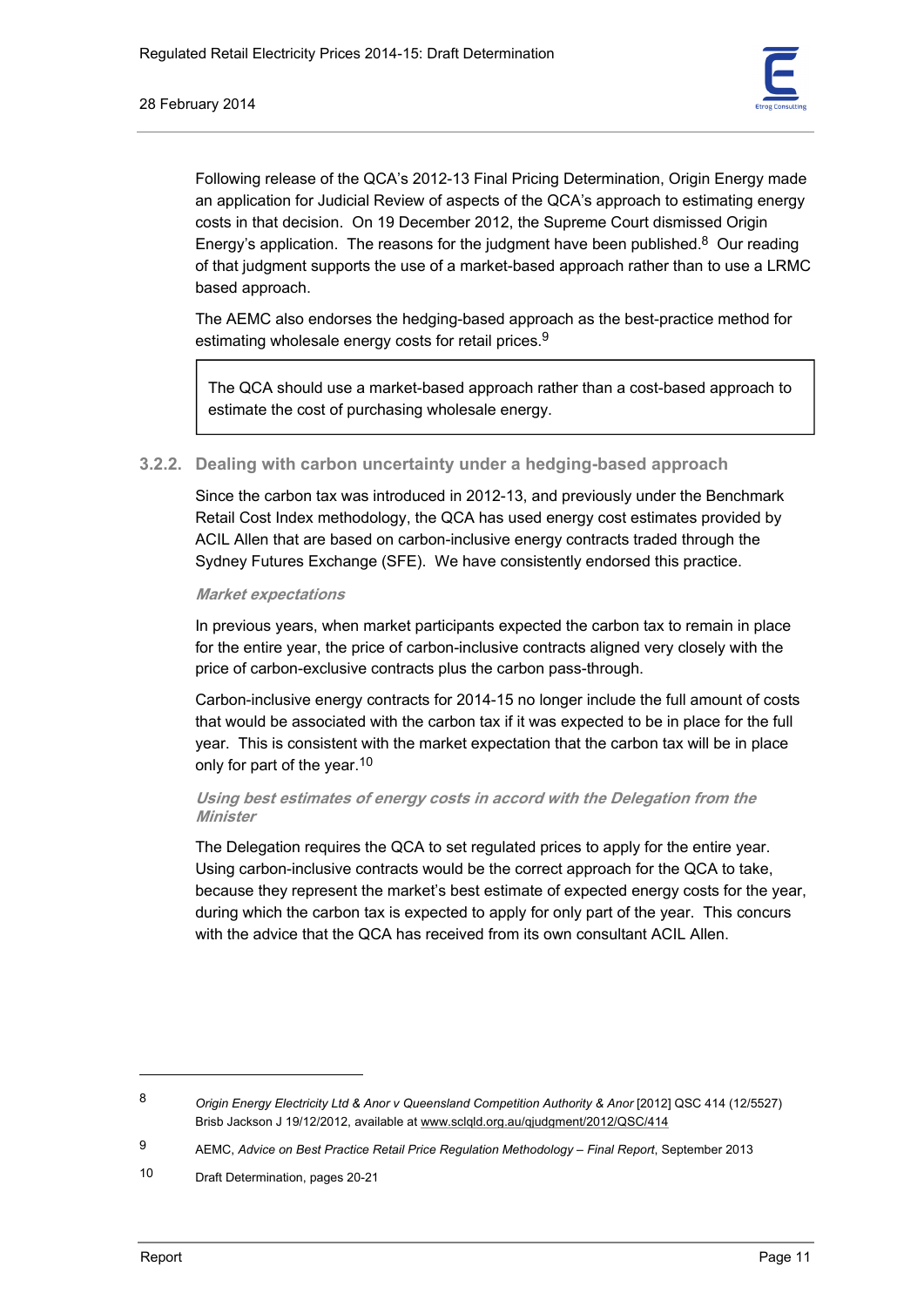#### 28 February 2014



ACIL Allen gave its advice in accordance with the Delegation and its terms of reference, under which its task is to provide expert advice to the QCA on the energy costs to be incurred by a retailer to supply customers on notified prices for 2014-15 *taking into account the uncertainty over the carbon price and any other uncertainties*. 11

#### **Consistency of approach to other cost elements that change during a Determination period**

The costs of compliance with small scale and large scale renewable energy targets change by calendar year rather than by retail price Determination period (which is 1 July to 30 June). Similarly when Gas Electricity Certificates (GECs) formed part of a retailer's cost base, the costs of compliance with the GEC scheme changed by calendar year. In no case has the QCA determined retail prices for a period from 1 July to 30 June with a step-change at 1 January to reflect changes in costs. Rather it has smoothed those costs across the determination period. It would be consistent to handle carbon costs in the same way, rather than to attempt a step-change part way through the period from 1 July 2014 to 30 June 2015.

#### **The QCA's proposal not to use the market's best estimate of energy prices**

The QCA has chosen not to take the advice of its consultant. Instead it proposes to set notified prices that include the full impact of the carbon tax, to apply for as long as it remains in place. The QCA suggests that a separate set of prices that do not include any carbon tax costs could then be implemented after the carbon tax is removed, but the QCA has no apparent remit to change notified prices during the year.

Rather than use energy cost estimates that reflect the real world uncertainty over the carbon price, the QCA has instead decided to base its Draft Determination on two scenarios where the status of the carbon price is assumed to be known. In the QCA's Draft Determination methodology, the two scenarios assume that there is no uncertainty with respect to the future of the carbon price in each case. In one case, the carbon price is known to continue, and in the other case it is known to be repealed. Neither case reflects reality. Neither case should be the basis for setting notified prices.

The QCA justifies its Draft Determination in regard to carbon pricing on two sets of arguments:

- 1. Under the approach that we believe is the correct approach, there would be no change to electricity prices if the carbon tax is removed. This would be at odds with the expectation of customers that electricity prices would likely decrease if the tax is removed.
- 2. Concerns about risks that might result from the use of carbon-inclusive contract prices to set retail prices once to apply for the entire year.

We suggest that these objections to following the QCA's consultant's advice are easily overcome.

 $\overline{a}$ 

<sup>11</sup> *Estimated energy costs*, 2014-15 retail tariffs, ACIL Allen report to the QCA, 21 November 2013, for use by the QCA in its Draft Determination on retail electricity tariffs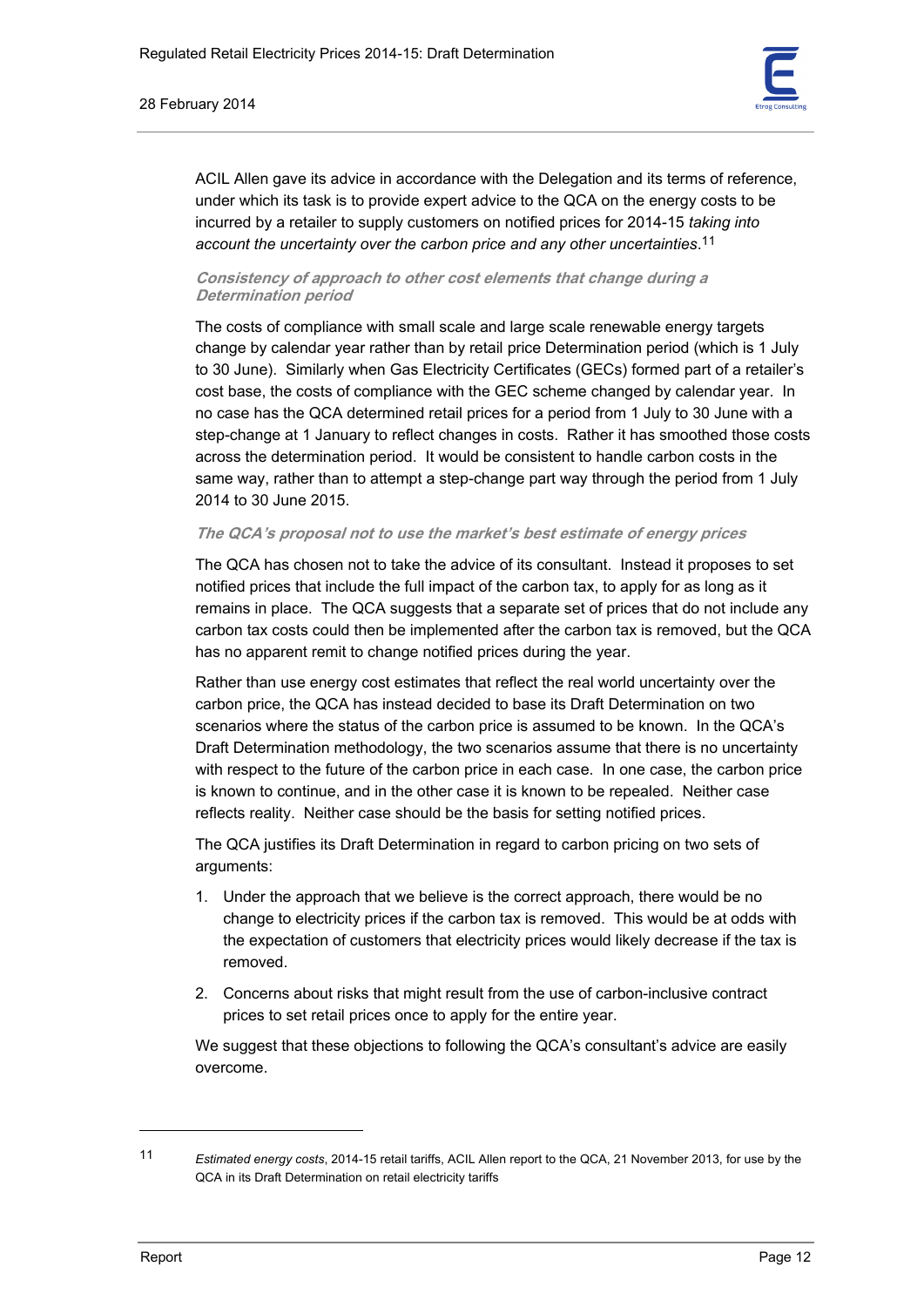#### 28 February 2014



#### **Customer expectations**

We agree that it is good for customers' expectations to be met. We applaud the view of the QCA that it should take customers' expectations into account in its decision making process. We look forward to seeing more instances of the QCA taking account customers' expectations in its regulatory decision making processes. In order to ensure that customers' expectations are met, it will be incumbent on the QCA if and when it follows its consultant's advice to explain to Queensland consumers the decision that it has made. This will include explanation of the fact that customers will have already seen from 1 July 2014 the effect of the removal of the carbon tax, which is why there is no further reduction when the tax is removed.

#### **Handling of risks due to uncertainty as to when the carbon tax will be removed**

Regarding risks that might result from the use of carbon-inclusive contract prices to set retail prices once to apply for the entire year, in fact ACIL Allen has set out the risks the other way. The risks apply if the QCA adopts its preferred approach, rather than follow ACIL Allen's recommendation:

ACIL Allen notes that regulated retail prices based on energy cost estimates with and without carbon will result in an increased risk of under-estimating retailer energy costs if the carbon price is repealed and over-estimating retailer energy costs if the carbon price is not repealed. This is because current pricing is trading on a risk adjusted basis and retailers are likely incurring actual costs at these risk adjusted prices regardless of whether the carbon price is repealed or not. On this basis, ACIL Allen recommends that the QCA use ACIL Allen's best estimate based on the risk adjusted carbon price allowance.<sup>12</sup>

#### **The actuality of setting prices too high**

The QCA recognises that its approach will set prices at 1 July 2014 that are too high. This is not just a risk; it is a certainty.

Taking this approach means setting an initial set of prices that we acknowledge are too high to apply for the entire year, given market expectations that the carbon tax will be repealed mid-year.13

#### **Lack of power to change retail prices mid-year**

The QCA does not have the power to change retail prices mid-year. In order to do so, the QCA would require a new delegation from the Minister for Energy and Water Supply if and when the carbon tax is removed. Alternatively, the Minister could choose to make a new price determination using the carbon-exclusive notified prices calculated by the QCA. This would make the implementation in the notified prices of the removal of the carbon tax much more complex than is necessary. This complexity can be avoided if the QCA follows its consultant's advice regarding treatment of carbon pricing.

<sup>12</sup> *Estimated energy costs*, 2014-15 retail tariffs, ACIL Allen report to the QCA, 21 November 2013, for use by the QCA in its Draft Determination on retail electricity tariffs, page 7

<sup>13</sup> Draft Determination, page 22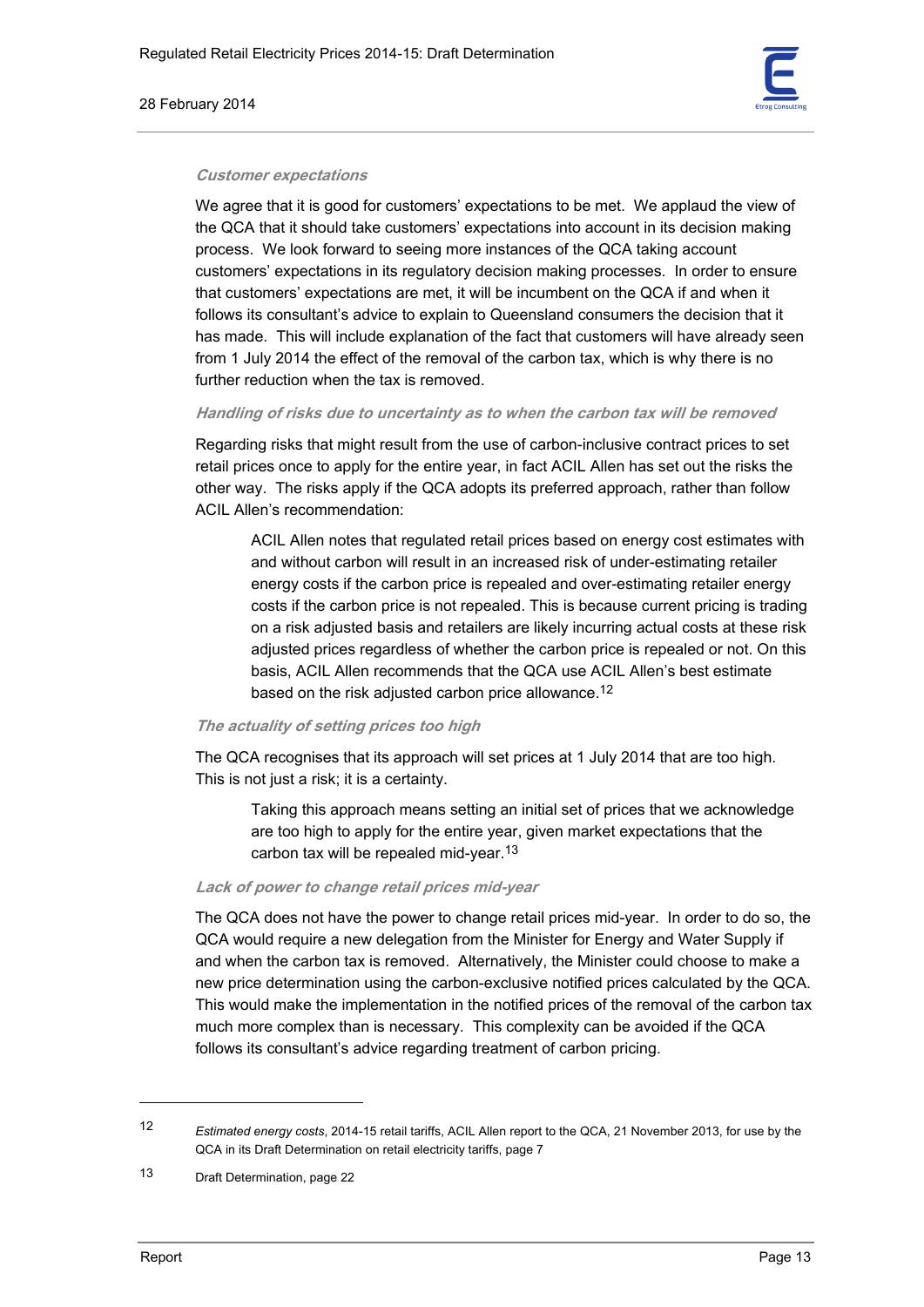

While the Minister may take one of the suggested actions, this is not certain to occur. This is a further risk inherent in the QCA's approach that can and should be avoided by following ACIL Allen's advice, rather than relying on new actions from the Minister which the Minister may not take.

The QCA should use carbon-inclusive contract prices as the basis for estimating wholesale energy costs for 2014-2015, in accordance with the advice of its consultant, and on the basis of its Delegation to determine notified prices annually, based on the best estimates of costs that are available at the time that the annual prices are determined.

# **3.2.3. Enhancing time-of-use signals**

The Delegation requires the QCA to consider whether its approach to estimating energy costs could strengthen or enhance the underlying network price signals and provide greater incentives for customers to switch to time-of-use tariffs and reduce their energy consumption during peak times.

In previous reviews, the QCA considered developing energy cost estimates that would include time-of-use signals to consumers. However, retailers pointed out that this did not reflect the way in which they are charged for electricity by the Australian Energy Market Operator (AEMO), which is based on the relevant distributor's net system load profile (NSLP).

To resolve this issue, the Queensland Government has to propose amendments to AEMO's Metrology Procedures to align Queensland's procedures with those of other states.14

We support the view that amending the Metrology Procedures is a matter for the Queensland Government to decide and initiate with the Australian Energy Market Operator (AEMO). This is something that the Government should explore further with AEMO in the coming year. The exploration should include cost-benefit analysis of various options for implementation.

# **3.3. OTHER ENERGY COSTS**

In addition to wholesale energy costs, there are a range of other energy costs including those relating to:

- The large-scale renewable energy target (LRET) scheme;
- The small-scale renewable energy scheme (SRES);
- NEM participation fees and ancillary services charges; and
- Prudential requirements.

<sup>14</sup> Draft Determination, page 23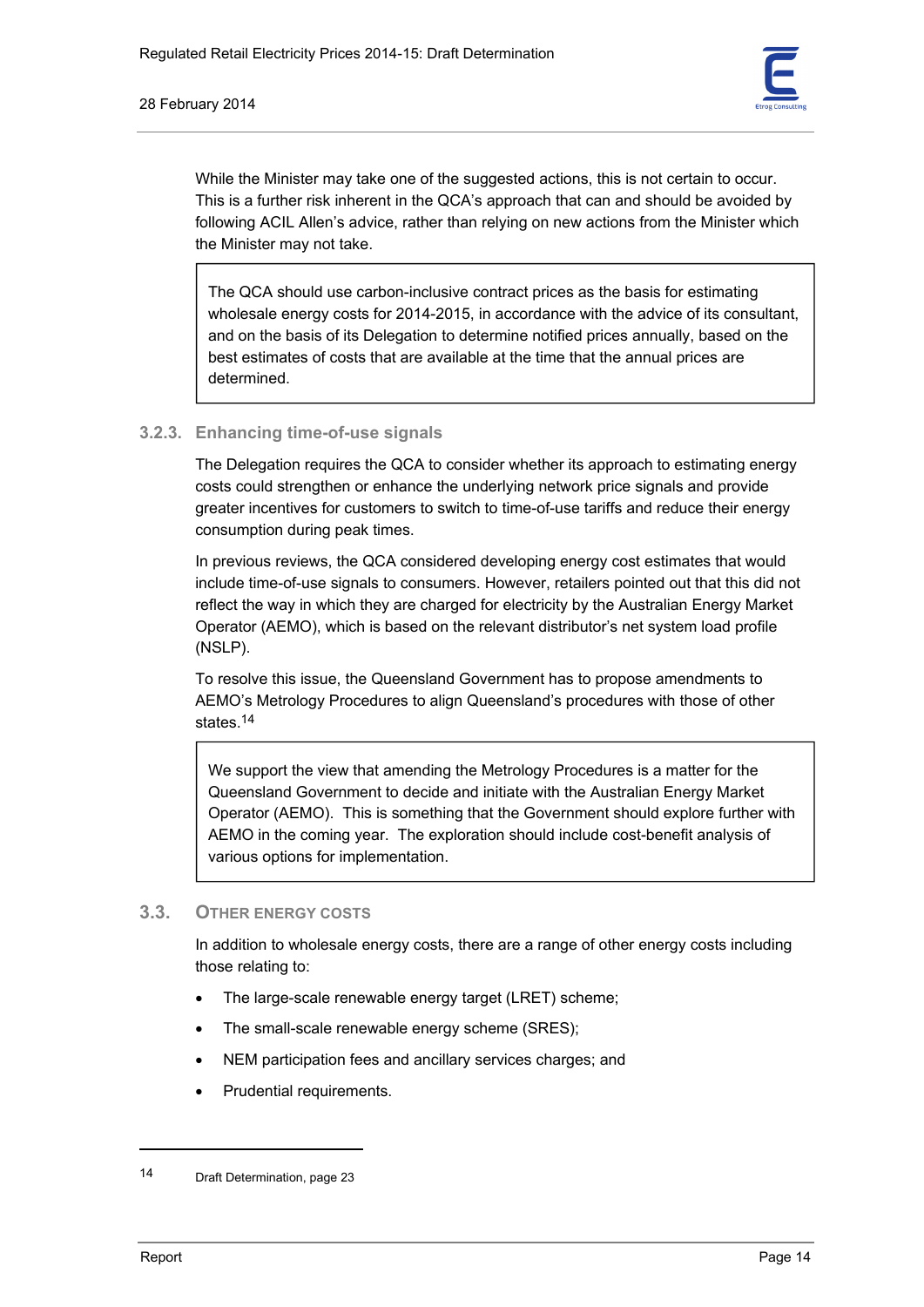#### 28 February 2014



The inclusion of a mechanism to address any new compulsory scheme that imposes material costs on retailers is considered in Chapter 5.15

#### **3.3.1. Large-scale Renewable Energy Target (LRET) costs**

The LRET scheme sets annual targets for the amount of electricity that must be generated by large-scale renewable energy projects like wind farms. Retailers must purchase a set number of large-scale generation certificates (LGCs) that is determined on the basis of achieving the annual target, which increases annually toward the ultimate goal of 41,000 GWh by 2020.

For the 2013-14 Determination, ACIL Allen estimated LRET costs using the 2013 renewable power percentage (RPP) for the first half of the pricing period and the 2014 LRET target for the second half of the pricing period, as the 2014 RPP was not published at the time of the Final Determination. To estimate the cost of meeting these targets, ACIL Allen used LGC prices published by the Australian Financial Markets Association (AFMA).

ACIL Allen has proposed to retain its previous approach for estimating LRET costs, on the basis that there were no new or persuasive arguments in submissions.

The QCA has considered, and decided against, adopting a Long Run Marginal Cost (LRMC) approach for estimating LRET costs in previous pricing determinations. The QCA has a preference for market-based approaches to estimating costs rather than proxies such as LRMC on the basis that they are more transparent and more likely to reflect the costs incurred by a retailer in any given year. On this basis, the QCA has accepted ACIL Allen's advice on this matter

We support the use of market-based data to estimate the costs of LGCs. We agree with the QCA that a market-based approach is more likely to reflect the costs to retailers of complying with various environmental schemes and that it is superior to an LRMC based approach for a range of reasons.

## **3.3.2. Small-scale renewable energy scheme (SRES) costs**

The SRES covers small-scale technologies such as solar panels and solar hot water systems installed by households and small businesses. Retailers have an obligation to purchase small-scale technology certificates (STCs) based on expected rates of STC creation, which are determined by the Office of Renewable Energy Regulator's (ORER) Small-scale Technology Percentage (STP).

For the 2013-14 Determination, ACIL Allen estimated SRES costs using the binding 2013 small-scale technology percentage (STP) target for the first half of the pricing period and the non-binding 2014 target for the second half of the pricing period as the binding target was not published at the time of the Final Determination. To estimate the cost of meeting these targets, ACIL Allen used the clearing house price of \$40, on the basis that it expected any difference between market prices and the clearing house price to diminish over time.

<sup>15</sup> Draft Determination, page 25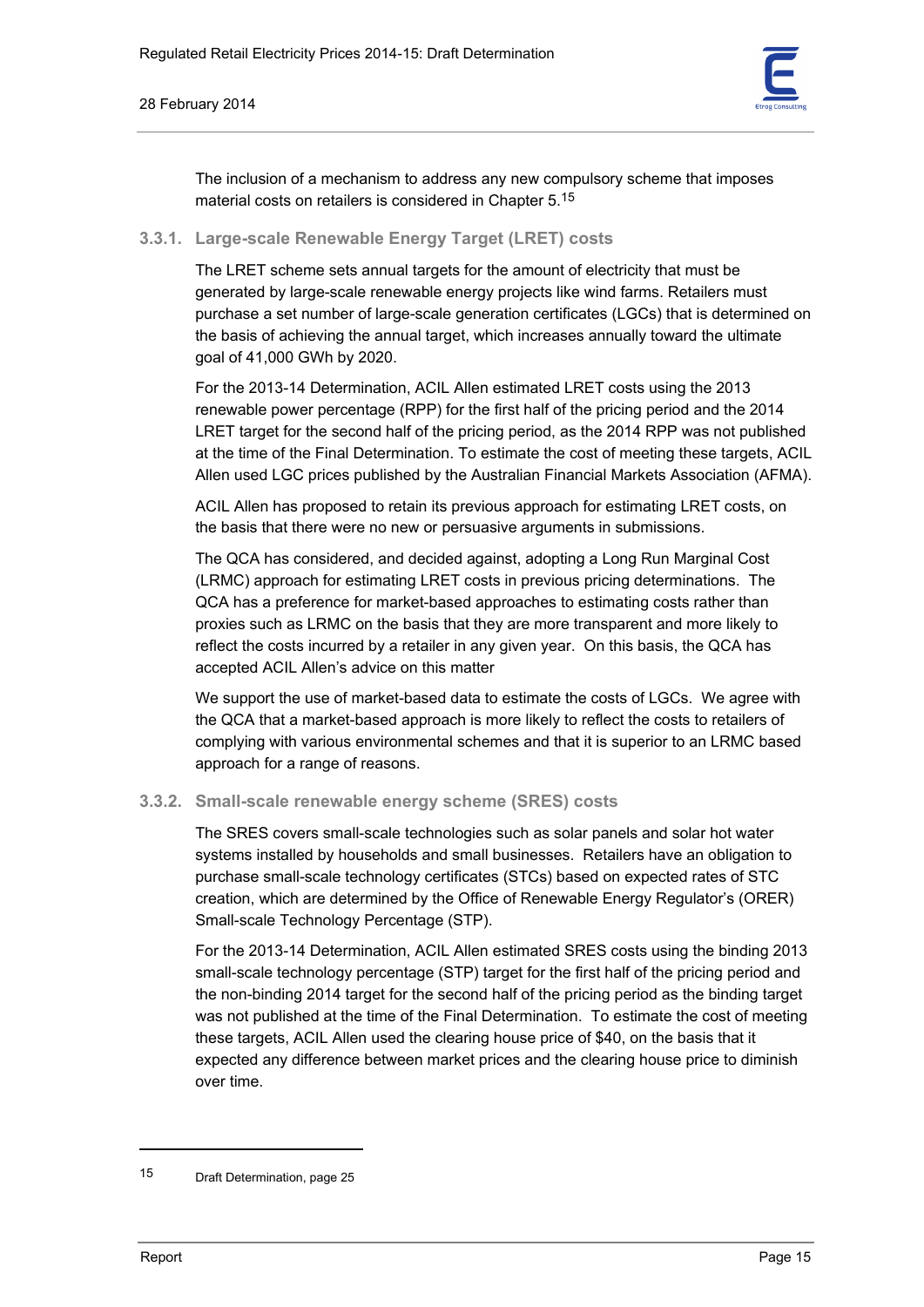

We concur with estimating SRES compliance requirements for 2014-15 using the binding 2014 STP target for the first half of the pricing period and the non-binding 2015 target for the second half of the pricing period. This is consistent with how compliance costs were estimated for 2013-14.

Should the QCA consider a change in its Final Determination to move away from using the binding 2014 STP target for the first half of the pricing period and the non-binding 2015 target for the second half of the pricing period, it should refer to our previous submissions on the subject, and to the QCA's own publications for reasons as to why its view should not be changed in this respect.

ACIL Allen has proposed to retain its previous approach for estimating SRES costs, on the basis that submissions were generally supportive of the approach. However, QCOSS was not generally supportive of continuing to rely on the ORER's Clearing House price of \$40 to estimate the costs to an efficient representative retailer of purchasing its STCs for 2014-15. As previously, we remain concerned that in its Draft Determination the QCA continues to rely on the ORER's Clearing House price of \$40 to estimate the costs to an efficient representative retailer of purchasing its STCs for 2014-15.

This is notwithstanding the facts that:

- The QCA and ACIL Allen have previously both acknowledged that STCs are being purchased based on market prices that are readily available, and continue to acknowledge that there is an active market for STCs outside the Clearing House.
- ACIL Allen has previously stated that the secondary market STC price has been between \$25 and \$33.16
- Previous STC prices are illustrated in Figure 1 below which ACIL Allen sourced from AFMA and which we have copied from the previous ACIL Allen report.<sup>17</sup>

<sup>16</sup> ACIL Allen report 2013-14, page 47

<sup>17</sup> ACIL Allen report 2013-14, page 54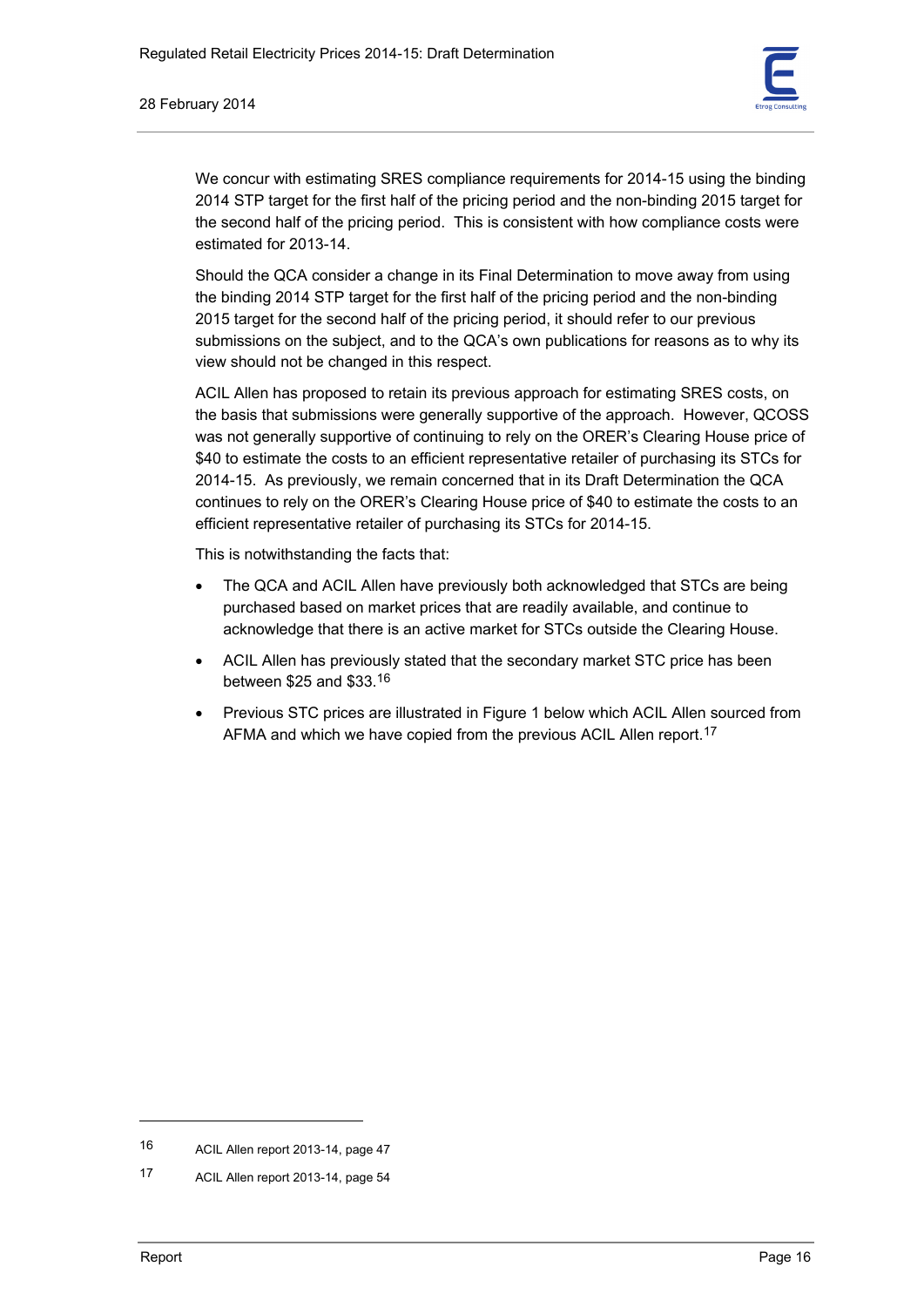



**Figure 1: Small-scale Technology Certificate (STC) prices** 

- We acknowledge that future market prices may not be the same as historic prices. As ACIL Allen suggests, prices could be \$40 in future. Equally they might continue to be a lot lower. We see no reason why the Clearing House price should be the best indicator of future market prices, and we commend market prices as the best indicator, as for other commodities which are market traded.
- The Independent Competition and Regulatory Commission (ICRC) of the ACT has used market prices for STCs in its Final Determination of regulated retail prices for 2012-14.<sup>18</sup>
- The Climate Change Authority has stated that: "To provide clarity to scheme participants, the QCA recommends that the clearing house be amended to a 'deficit sales facility', whereby certificates are only allowed to be entered in the clearing house when the clearing house is in deficit (that is, only when regulator-created certificates have been issued to liable entities). This would allow the continued operation of the clearing house as a price cap, while making it clear that it is unable to guarantee a set price of \$40 per certificate in a timely fashion. Such a change would also allow the clearing house price to be more easily amended as there would be no need for transitional arrangements for certificates on the transfer list."<sup>19</sup>

 $\overline{a}$ 

 $\overline{a}$ 

 $\overline{a}$ 

<sup>18</sup>  Retail prices for franchise electricity customers 2012-14, Final report, Report 4 of 2012, June 2012, ICRC, pages 13-15, available at www.icrc.act.gov.au/energy/electricity

<sup>19</sup>  See Renewable Energy Target Review, Climate Change Authority, Final Report, December 2012, available at www.climatechangeauthority.gov.au/ret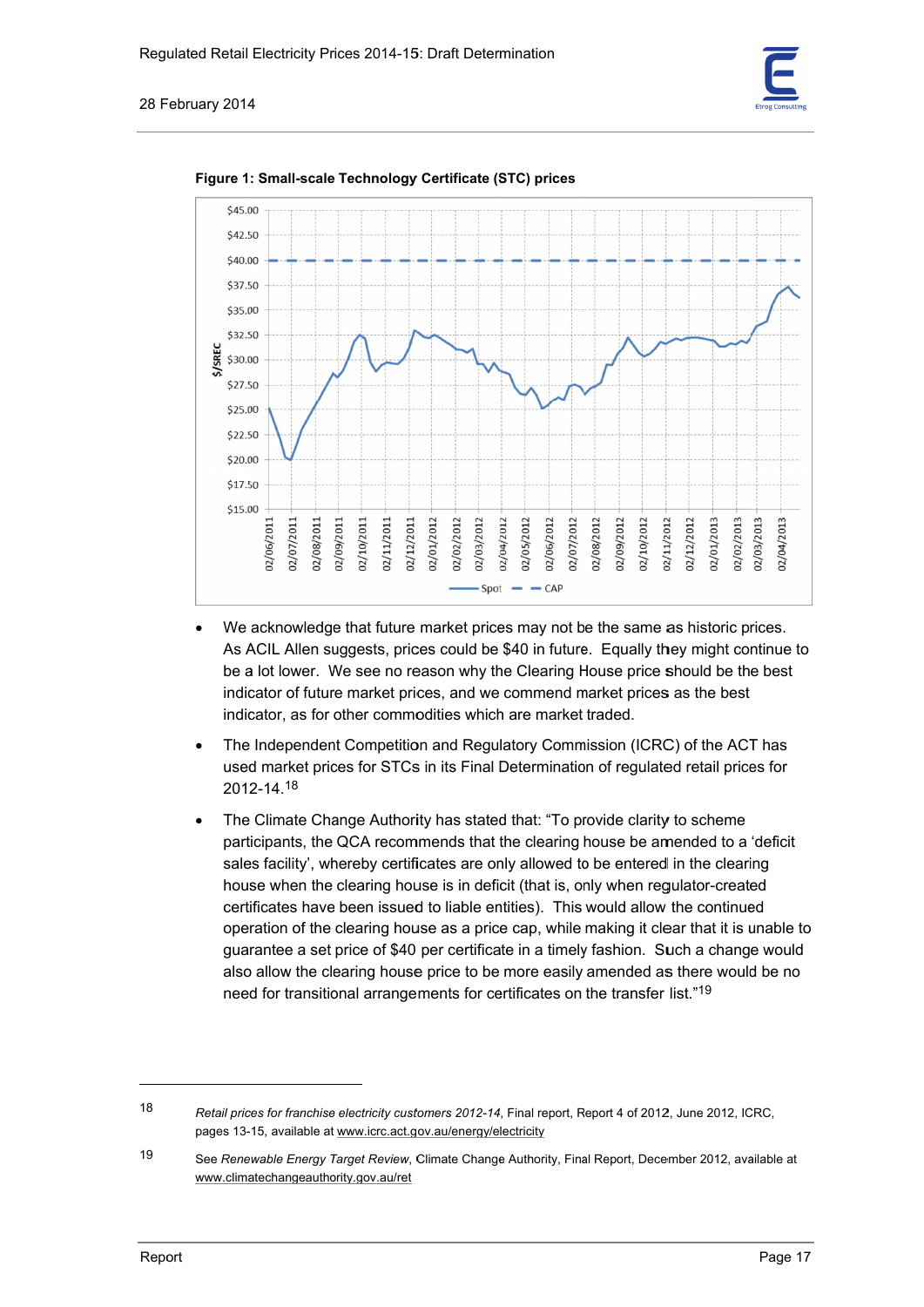

- That same report from the Climate Change Authority reveals that: "While the clearing house has provided an effective price cap, it has failed to deliver a set subsidy of \$40 per STC to owners of small-scale systems (or their agents). The clearing house is a voluntary mechanism and liable entities have chosen to acquire certificates outside the clearing house where STC spot prices are around \$25 to \$32. This has meant the clearing house transfer list has not cleared for 18 months (the last sale was on 25 February 2011)."
- The Climate Change Authority report refers to the fact that "the existence of the clearing house has created an expectation among some non-expert participants that a \$40 set price per STC is obtainable". It is clear from this that only "non-expert participants" expect STCs to trade at \$40; the QCA and its consultant should not be in this category.
- This all further undermines the relevance of \$40 as the price at which STCs trade.

In this submission, and in our previous submissions, we have responded to all of the concerns raised by the QCA and ACIL Allen in regard to using market prices for STCs. We have shown that there is a liquid market, and that prices are readily available. We propose that market prices are the best indicator of prices, as for other commodities which are market traded, rather than the clearing house, where it has been reported by the Climate Change Authority that the last sale was on 25 February 2011. As stated by ICRC: "there is a robust case for the use of market data to estimate the costs of STCs". We commend this approach to the QCA.

We also note that the AEMC has stated: "Provided that there is sufficient liquidity in the market for SRES certificates, future prices should be used (i.e. a market based method)".20

In estimating the cost of Small-scale Technology Certificates (STCs), the QCA should take into account the fact that an active market for STCs has developed outside the clearing house. The market price for STCs has been and continues to be well below the official \$40 price. An efficient representative retailer should be expected to be taking advantage of that market and not paying \$40 to purchase its STCs.

## **3.3.3. NEM participation fees and ancillary services charges**

Given that changes in NEM participation fees and ancillary services charges are relatively stable from year to year, we agree with the QCA that it is reasonable to use historical data in forecasting these costs.21

<sup>20</sup> AEMC, *Advice on Best Practice Retail Price Regulation Methodology – Final Report*, September 2013

<sup>21</sup> Draft Determination, page 26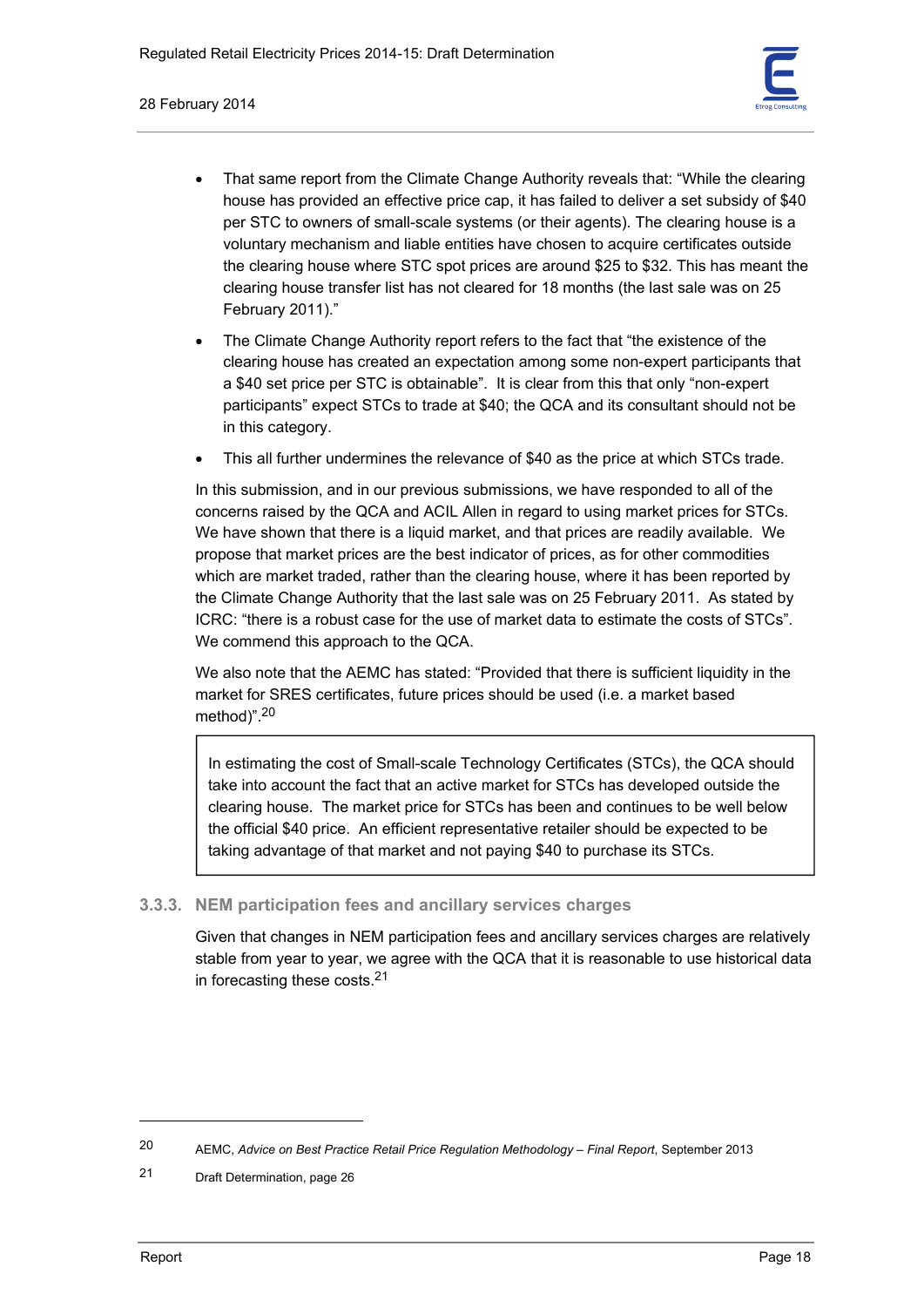

# **3.3.4. Prudential capital**

The Draft Determination stated that submissions raised no objections to the methodology used for 2013-14, with the exception of QEnergy.<sup>22</sup> However, this is another example of an area where QCOSS raised objections to the methodology in its submission to the Draft Determination for 2013-14, and retains those objections for 2014-15.

In particular:

- While there may be a case for separate itemisation of costs of prudential capital in setting regulated retail prices, the case is far from proven by the QCA. We believe that before these costs are separately itemised, there should be stronger case made as to why this should be so.
- There is no reported analysis of how other regulators treat such costs.
- ACIL Tasman assumes a future risk-weighted mean pool price of \$54.37, without any indication of the source of that figure.<sup>23</sup>
- The applicability of the approved WACC for Energex is unclear. The WACC which is used for network determinations by the AER has characteristics that are specific to those determinations, and the historic way in which the underlying assets that are assessed for WACC were valued when the current form of regulation was implemented. It is unclear on what basis a WACC from a network pricing determination relating to network assets should be relevant to a retailer in assessing the costs of prudential capital.

# **3.4. ENERGY LOSSES**

A retailer must purchase sufficient energy to supply its customers and allow for the distribution losses that will be incurred, and the transmission losses from the reference node.

We agree that the QCA should apply transmission and distribution losses published by AEMO to all energy cost components.

<sup>22</sup> Draft Determination, page 26

<sup>23</sup> ACIL Allen, page 53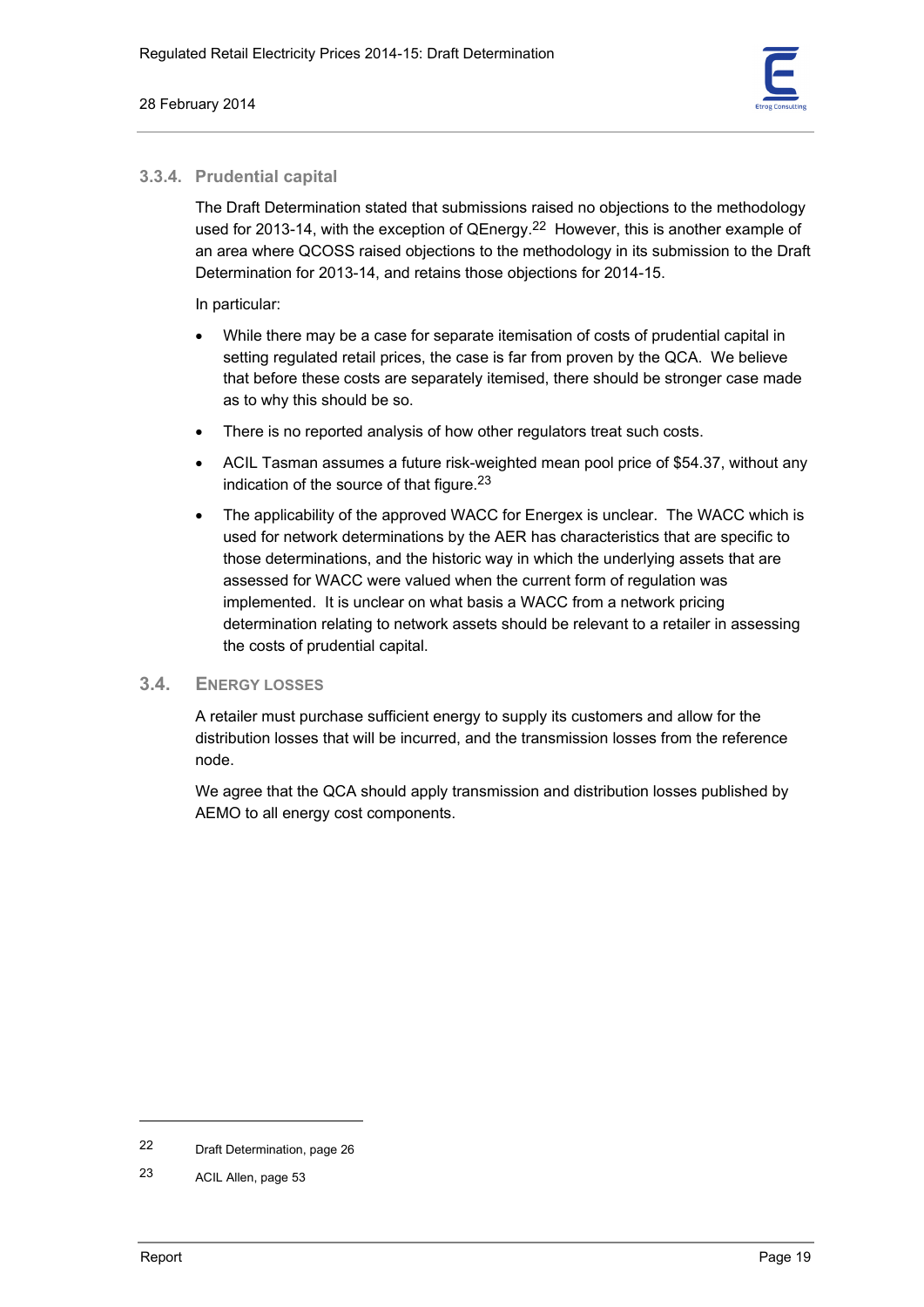

# **4. RETAIL COSTS**

In setting the R component of notified prices, the QCA makes an allowance for retail costs, which comprise retail operating costs and the retail margin. Retail operating costs are the costs associated with services provided by a retailer to its customers. The retail margin is the reward to investors for a retailer's exposure to systematic risks associated with providing customer retail services.

# **4.1. RETAIL OPERATING COSTS**

Retail operating costs relate to the costs of the services provided by an electricity retailer to its customers and typically include customer administration (including call centres), corporate overheads, billing and revenue collection, IT systems, and regulatory compliance.

In the past, the QCA has also considered retail operating costs to include customer acquisition and retention costs (CARC), which include costs associated with marketing, advertising and sales overheads.

# **4.1.1. Approach to estimating retail operating costs**

There are two generally accepted approaches to estimating retail operating costs:

- A bottom-up approach, which requires detailed information on each cost component; and
- A benchmarking approach, which relies on publicly available information and is therefore less data intensive.

The two approaches can also be used together, with benchmarking used to assess the reasonableness of costs estimated under a bottom-up approach. Regulators in other jurisdictions tend to use a combination of a bottom-up analysis and benchmarking.

We support the use of benchmarking to determining the retail operating cost allowances, subject to the following issues. Besides the arguments set out in the Draft Determination,<sup>24</sup> there is now not sufficient time available for the QCA to consult on a bottom-up approach for the estimation of retail operating costs for 2014-15.

## **4.1.2. Implementing the benchmarking approach**

We support the QCA's Draft Determination that the estimation of retail operating costs should be based on the costs of large retailers that are likely to have achieved economies of scale, consistent with the QCA's representative retailer definition.

**4.1.3. Customer Acquisition and Retention Costs (CARC)** 

We continue to believe that there is no justification for including an allowance for CARC in retail operating costs.

<sup>24</sup> Draft Determination, page 29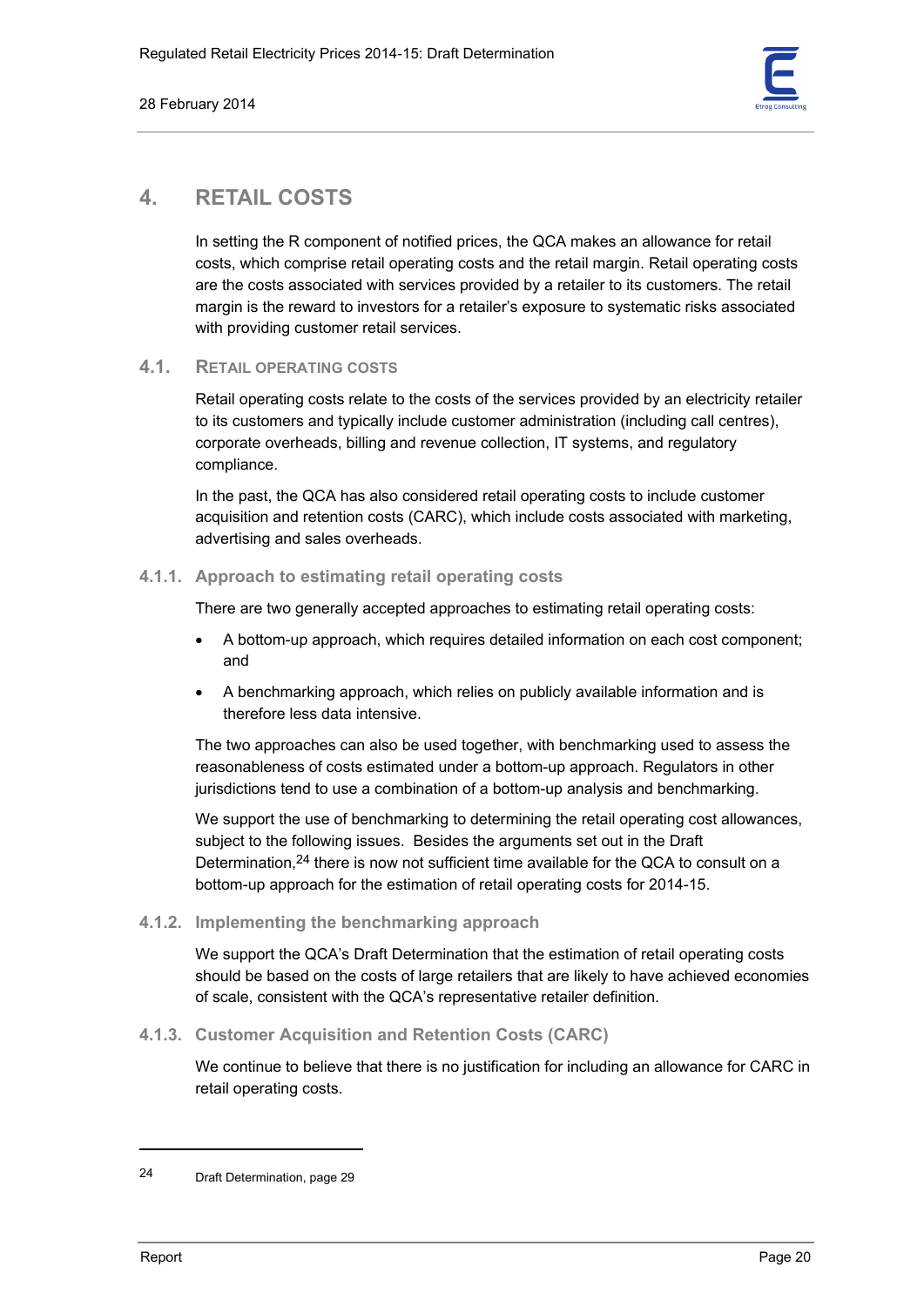#### 28 February 2014



#### **Treatment of CARC in other Australian jurisdictions**

Customer acquisition costs and retention costs were originally included in retail price determinations in NSW in 2007 when IPART was required to consider a mass market new entrant, and this approach was then copied in other Australian jurisdictions.

Not all jurisdictions accepted this approach.

#### **Victoria**

There was never any allowance for customer acquisition costs or retention costs in any of the regulated retail tariffs that were set in Victoria, and competition still thrived. Victoria was still then considered to be the most competitive electricity market with the highest rates of customer churn and transfer anywhere in the world. This shows that an allowance for customer acquisition costs or retention costs is not required in order for competition to develop and thrive.

#### **ACT**

In the ACT, ICRC has consistently refused to include an allowance for CARC in its regulated retail prices, and has only allowed instead for "sales and marketing, being primarily the costs of communicating the TFT [Transitional Franchise Tariff] arrangements" as efficient costs.25

For example, in a previous determination, ICRC countered arguments that an allowance for CARC needed to be included in regulated tariffs to encourage competitive behaviour, by stating the following:26

*… the Commission considers that a 'regulated' franchise tariff, where franchise customers are able to benefit from ActewAGL Retail's economies of scale and where customer acquisition costs are not included in the franchise tariff, is likely to provide greater benefits to customers than a notional 'competitive' tariff that is determined by the Commission.* 

We concur with this view of ICRC. CARC has no place in regulatory tariff determinations that have appropriate terms of reference.

25 *Final determination: Investigation into retail prices for non-contestable electricity customers in the ACT*, ICRC, May 2003, section 4.7, available at http://www.icrc.act.gov.au/ data/assets/pdf\_file/0009/16677/finaldeterminationretailpricesmay2003cw.pdf – and quoted in later ICRC determinations ever since

26 *Final Decision: Retail prices for non-contestable electricity customers 2010–12*, Report 7 of 2010, ICRC, June 2010, page 54, available at http://www.icrc.act.gov.au/ data/assets/pdf\_file/0018/194310/Report\_7\_of\_2010\_11\_June\_2010.pdf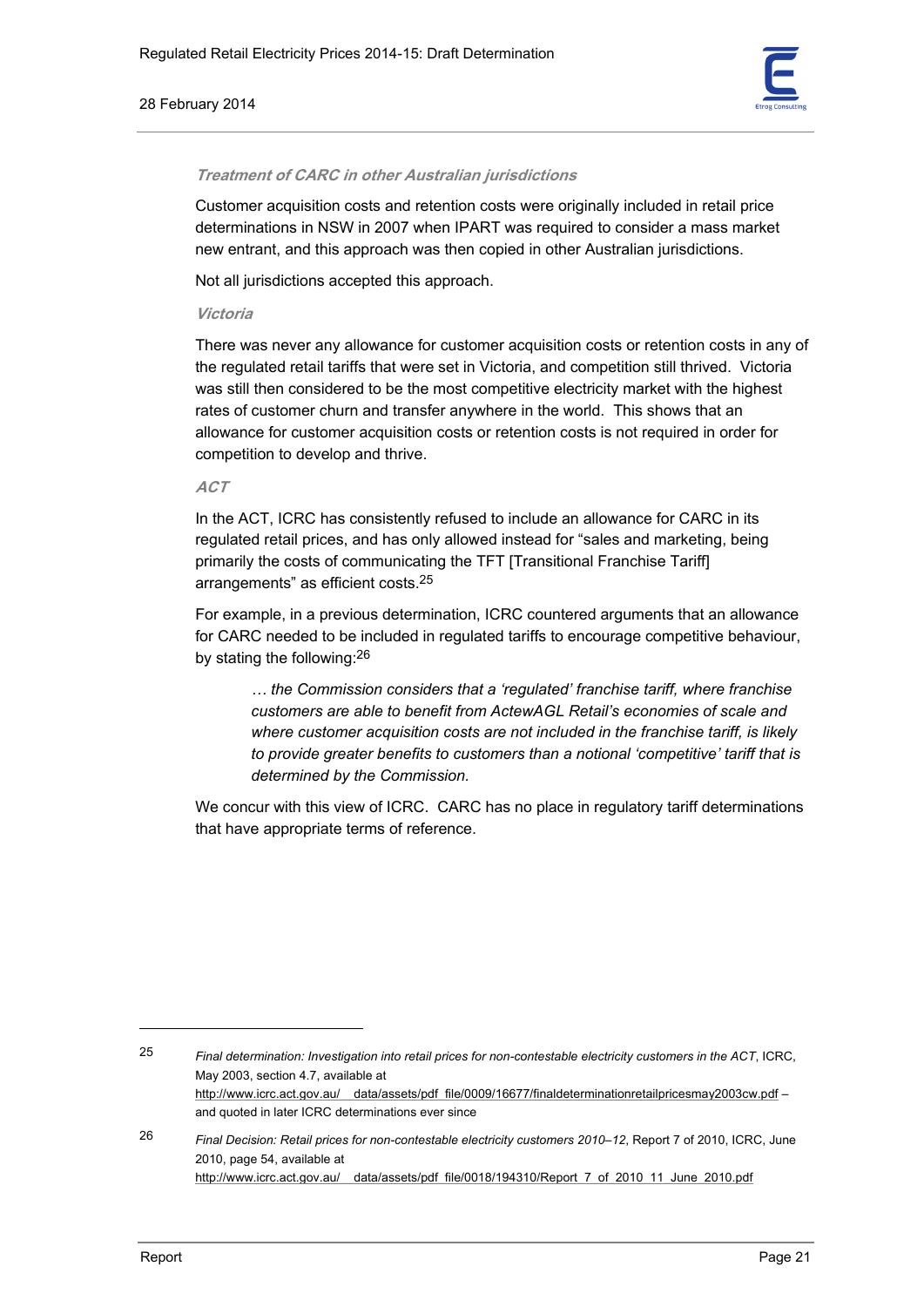#### 28 February 2014



#### **Proposed treatment of CARC in Queensland**

The regulated retail electricity tariffs apply to customers that have not chosen a competitive market offer, and to customers that specifically request to be put on a regulated tariff. There are no customer acquisition costs or retention costs involved in offering regulated retail electricity tariffs, and no allowance should be made for such costs in the regulated tariffs. While some jurisdictions have included these costs in their calculations on setting regulated retail tariffs, this was because their Terms of Reference required them to do so.

No allowance should be made for customer acquisition and retention costs (CARC) in regulated retail electricity prices in Queensland.

We note that the previous inclusion of CARC by the QCA in Queensland explicitly allows for marketing to support a competitive market. It implicitly recognises that there is effective competition in the electricity market in the Energex area, because an efficient representative retailer would only be expending any funds on customer acquisition and retention if that was the case. Because of the Queensland Government's Uniform Tariff Policy (UTP), it also has the side effect that Ergon Energy customers are paying for the costs of customer acquisition and retention, even where there is no effective competition, and therefore no funds are being expended on those activities.

Our previous submissions have noted that the QCA has in the past characterised its CARC allowance as being "generous".

Any allowance for CARC should be reasonable, not generous.

If there has to be an allowance for CARC in Queensland, it should instead be much lower, given that only a proportion of customers in Queensland are reasonably open to contestability, as against all customers in other states against which the CARC allowance has been benchmarked.

The Draft Determinations states: 27

QCOSS and the Queensland Consumers' Association considered that, if a CARC allowance continues to be included, it should be lowered because some retailers have stopped door-to-door marketing. Our allowance is not based on any particular form of marketing and we consider that it is set at a reasonable level. We propose to maintain the 2013-14 CARC allowance in real terms.

We agree that the allowance was set based on retailers using a mix of marketing methods. However, when the CARC allowance benchmark was first set, customers were gained primarily through door-knocking. But since then:

<sup>27</sup> Draft Determination, page 31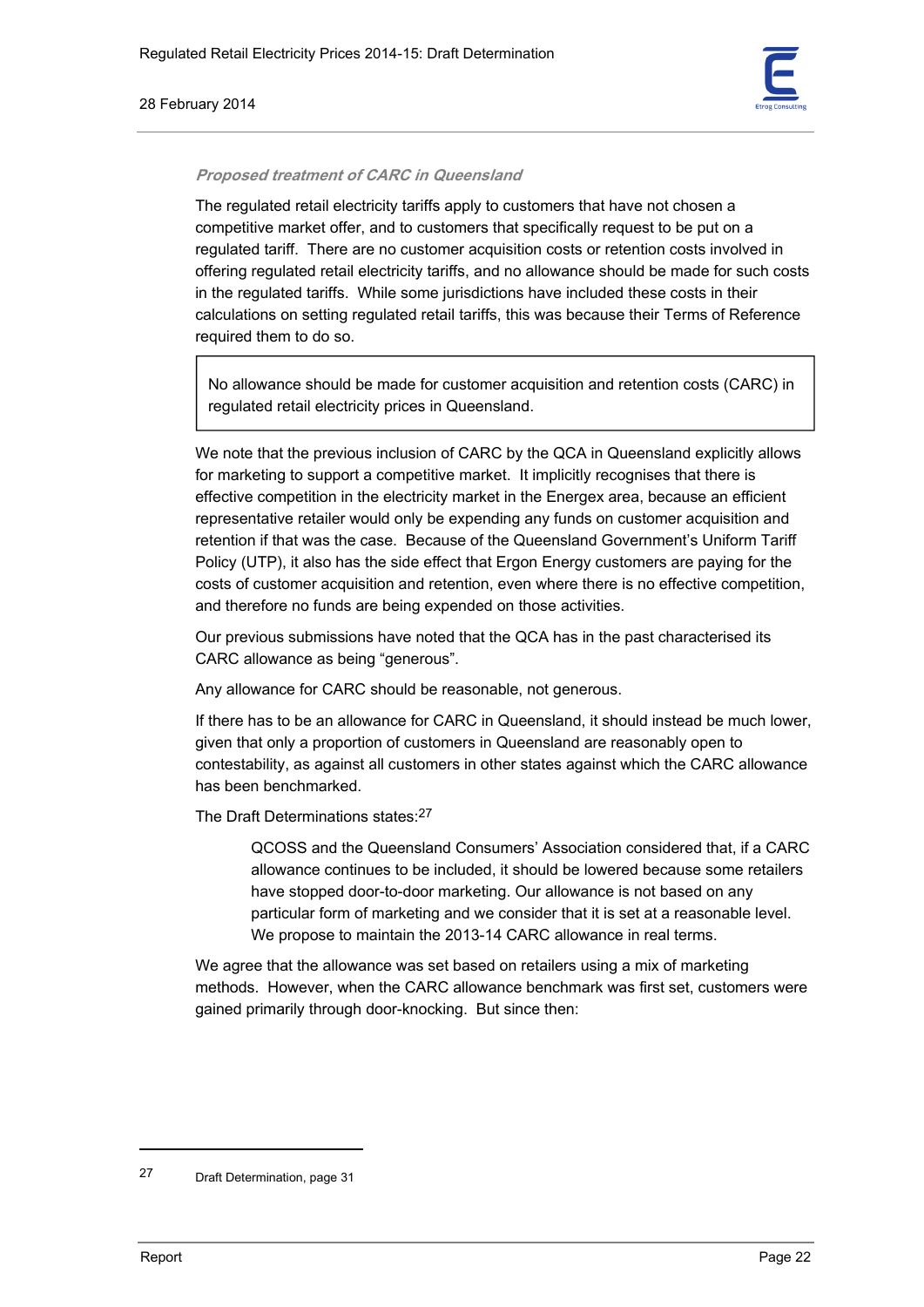

- EnergyAustralia announced in February 2013 that it would no longer use door-to-door sales to sign up potential customers by the end of March, and called on other energy retailers to follow EnergyAustralia's lead and discontinue unannounced doorknocking.28
- AGL withdrew from door-knocking in Queensland and South Australia in October 2012, and announced in February 2013 that it would now cease unsolicited door-todoor sales activity to residential customers across New South Wales and Victoria.29
- Origin Energy has been reported to have distributed more than three million "Do Not Knock" stickers so customers would not be disturbed.30

Given these initiatives, it would be prudent that any CARC allowance would be lowered to account for less costly channels now being used to recruit new customers.

If the QCA is to make an allowance for CARC, it should be at a much lower level than that allowed in the Final Determination for 2013-14. Any allowance should be reasonable rather than generous, and should take into account less costly channels being used to recruit new customers, as against the previous CARC allowance benchmark which was first set when customers were gained primarily through doorknocking.

# **4.1.4. Regulatory fees**

We agree that it is appropriate to make some adjustments to account for jurisdictional differences where reliable information on the individual cost components exists, but we continue to caution that with substantial adjustment up or down, the benchmark approach will lose its validity, as it will morph into an actual costs approach that is not properly thought through. We do not believe that an additional explicit allowance should be made to cover regulatory fees, unless it is shown that regulatory fees are materially different in Queensland as against in other jurisdictions. If they are materially different, then it is the difference and not the full amount that should be added to or subtracted from the retail operating costs allowance.

# **4.2. RETAIL MARGIN**

The retail margin represents the reward to investors for committing capital to a business and for accepting risks associated with providing retail electricity services.<sup>31</sup>

<sup>28</sup> *Knock Knock...Who's there? Not EnergyAustralia*, EnergyAustralia, 25 February 2013, available at www.energyaustralia.com.au/about-us/media-centre/current-news/knock-knock

<sup>29</sup> AGL withdraws from unsolicited door-to-door sales, AGL, 26 February 2013, available at www.agl.com.au/about/ASXandMedia/Pages/AGLwithdrawsfromunsoliciteddoor-to-doorsales.aspx

<sup>30</sup> See for example www.abc.net.au/pm/content/2013/s3699798.htm and www.heraldsun.com.au/news/victoria/electicity-and-gas-supplier-energyaustralia-axes-intrusive-door-knockersafter-customer-complaints/story-e6frf7kx-1226584788982. The stickers are available from https://www.originenergy.com.au/sticker.

<sup>31</sup> Draft Determination, page 34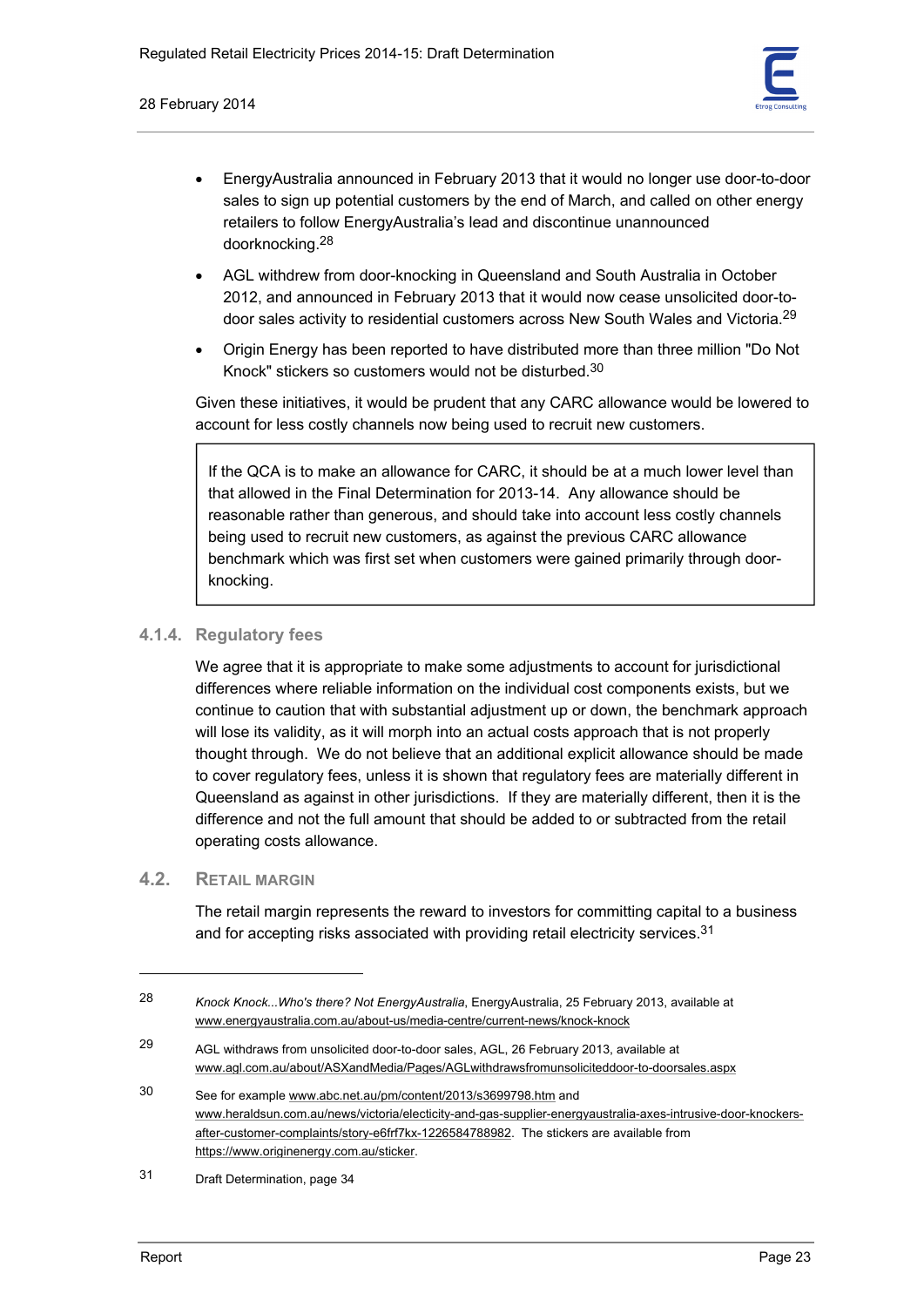

# **4.2.1. Approach to estimating the retail margin**

In previous BRCI decisions and the 2012-13 and 2013-14 Determinations, the QCA set the retail margin on an earnings-before-interest, tax, depreciation and amortisation (EBITDA) basis which meant that an allowance for depreciation and amortisation was implicitly included and the retail margin was calculated as a percentage of total costs.

There are generally two alternative approaches to estimating the retail margin:

- Undertaking an extensive and detailed financial analysis of the appropriate retail margin, such as a bottom-up and/or expected returns approach; or
- Assessing the appropriateness of the current retail margin by benchmarking it against margins adopted in other jurisdictions.

We support the QCA's benchmarking approach. Besides the arguments set out in the Draft Determination,<sup>32</sup> there is now not sufficient time available for the QCA to consult on a bottom-up approach for the estimation of retail operating costs for 2014-15.

# **4.2.2. Implementing the benchmarking approach**

We do not believe that it was appropriate to increase the margin from 5% to 5.4% in 2012-13 or from 5.4% to 5.7% in 2013-14. The justification for the increase in 2012-13 seemed to be that 5.4% was the mid-point of the reasonable range of 4.8% to 6% found by consultants in NSW.33 That justification was made notwithstanding that the current retail margin of 5% fell within the reasonable range. The QCA itself said that "the current 5% margin in Queensland is not unreasonable" and "the new pricing approach being established in this determination should reduce the risks faced by retailers in Queensland relative to the previous BRCI approach, including better alignment of the cost structure and price structure and the pass through of network costs".34

This being the case, the allowed margin in 2012-13 should have been lower, and certainly not higher, than the previous 5% level under the BRCI.

The 2013-14 was again based on a decision in NSW, without apparent consideration of whether the previous margin allowed in Queensland remained reasonable for Queensland.

The QCA stated: "The QCA also notes that, unlike IPART, it has included a specific allowance for head room of 5% which, in combination with the margin, means that the potential gap over total allowed costs available to retailers is close to 11% in total."35 This is far in excess of any such allowance in other Australian jurisdictions.

- 33 Final Determination for 2012-13, pages 74-75
- 34 Final Determination for 2012-13, pages 74-75
- 35 Final Determination for 2012-13, page 75

<sup>32</sup> Draft Determination, page 34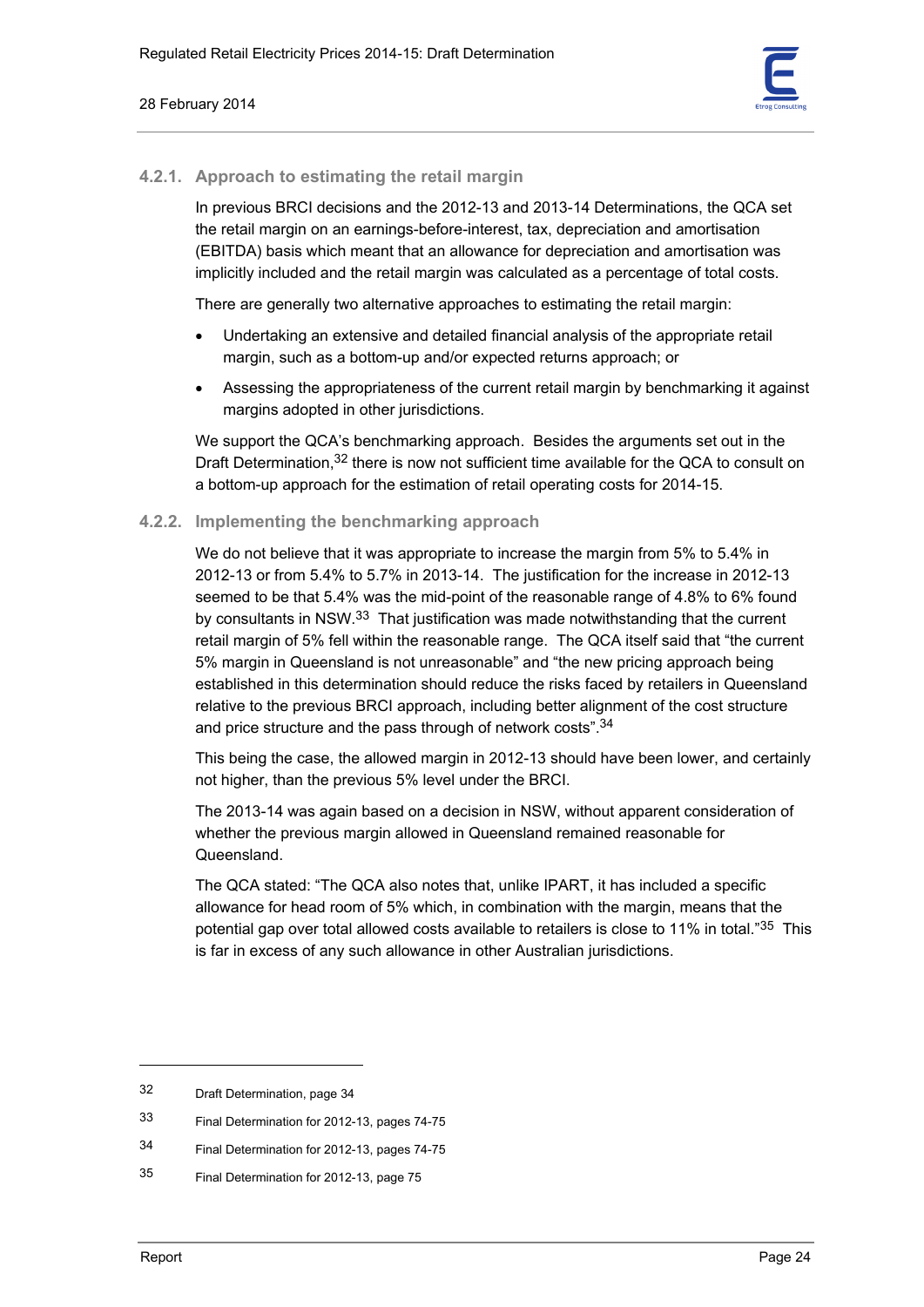#### 28 February 2014



The gross retail margin of 5% of total costs that was allowed in the Benchmark Retail Cost Index (BRCI) calculations is realistic, and should not be any higher. Instead, it should be lower, because the retailers will be compensated based on efficient costs, rather than the BRCI mechanism that might have borne no relationship to their actual efficient costs and was not cost-reflective. Under the BRCI, retailers therefore faced higher risks than should be the case under the current framework for setting regulated retail prices.

We have noted previously that the QCA has not reflected elsewhere its view that its revised modelling approach using the  $95<sup>th</sup>$  percentile of hedged outcomes takes into account the majority of risk faced by retailers. The Final Determination should take this into account in the retail margin, where the return expected should now be lower because of the minimised risk.

In its Final Determination, the QCA should reduce the retail margin commensurate with its view that its revised modelling approach to wholesale energy costs takes into account the majority of risk faced by retailers.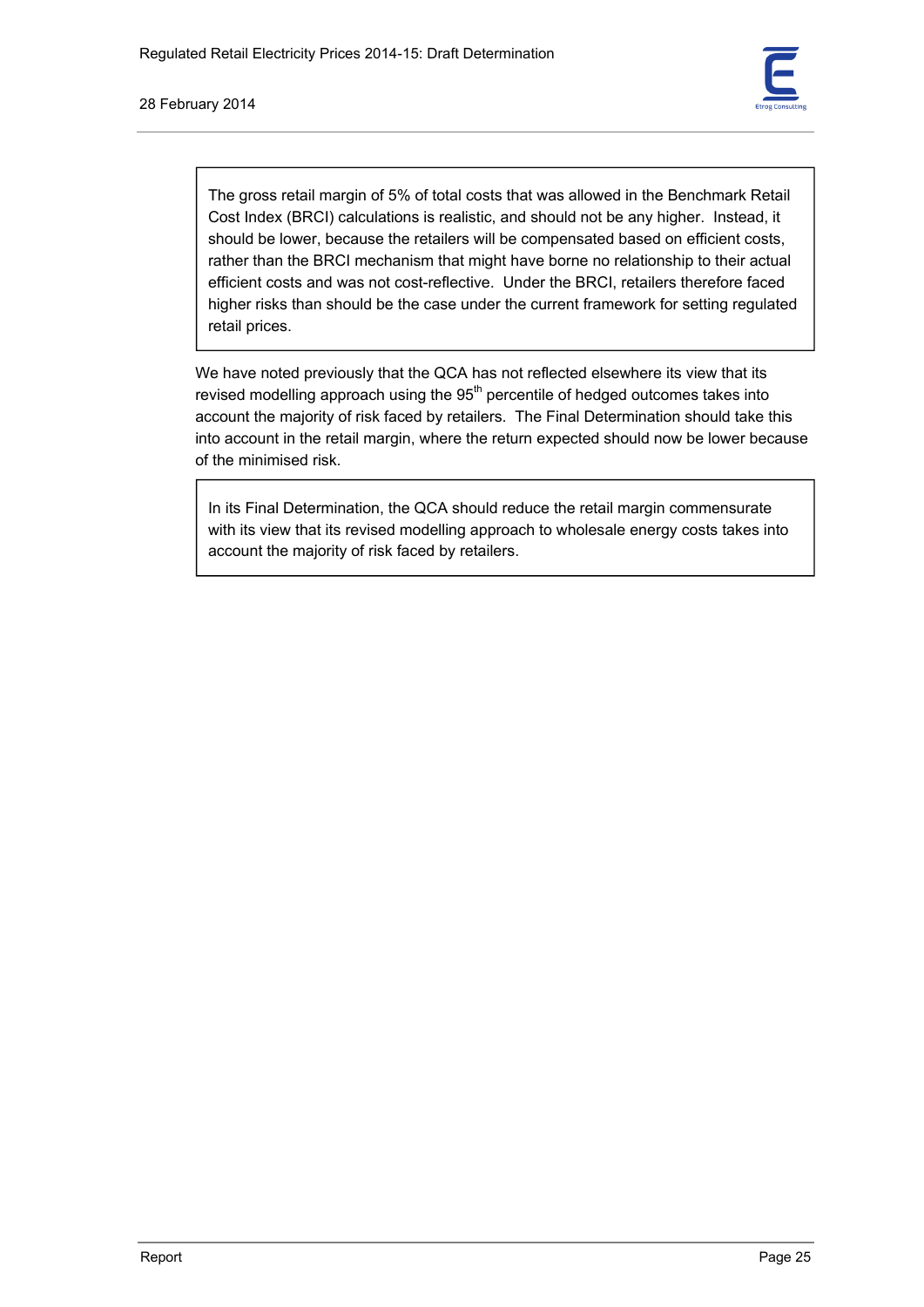

# **5. COMPETITION AND OTHER ISSUES**

# **5.1. COMPETITION CONSIDERATIONS**

In its Final Determinations for 2012-13 and 2013-14, the QCA decided to include an additional allowance for headroom of 5% of cost-reflective prices for all tariffs.

We have many concerns regarding these decisions, which we discuss in this section of our report.

# **5.1.1. The role of competitive activity to derive longer term benefits for consumers**

We understand that the Delegation requires that, in making a price determination for each tariff year, the QCA must have regard to the effect of the price determination on competition in the Queensland retail electricity market.

We accept that there is some longer term benefit to be derived by maintaining an actively competitive market rather than pursuing a short term minimum price approach which may stifle or eliminate competition from the market.

However, we have some concerns with the following paragraph in the Final Determination for 2012-13:36

The longer term benefit derives from the downward pressure on prices that competition naturally brings to the market. By setting regulated prices somewhat higher than full cost, retailers will be attracted to enter the market and, as they compete for market share, non-regulated prices will be driven down. The more active the competition, the closer retailers will reduce prices to their individual, efficient costs of supply. While regulated prices will be unaffected, customers should be able to access lower priced market offers from competing retailers. Consumers should also benefit from improved service quality and choice.

It may be true that "by setting regulated prices somewhat higher than full cost, retailers will be attracted to enter the market and, as they compete for market share, non-regulated prices will be driven down" in the shorter term. But the best way to achieve longer term benefits for consumers is not to attract retailers because there is an artificial extra margin in the supply chain for them to exploit. Rather, retailers should be attracted to a market because they can operate more efficiently and innovatively, and provide better customer service than the incumbents. That is the way to achieve sustainable entry to give longer term benefits.

<sup>36</sup> Final Determination for 2012-13, page 82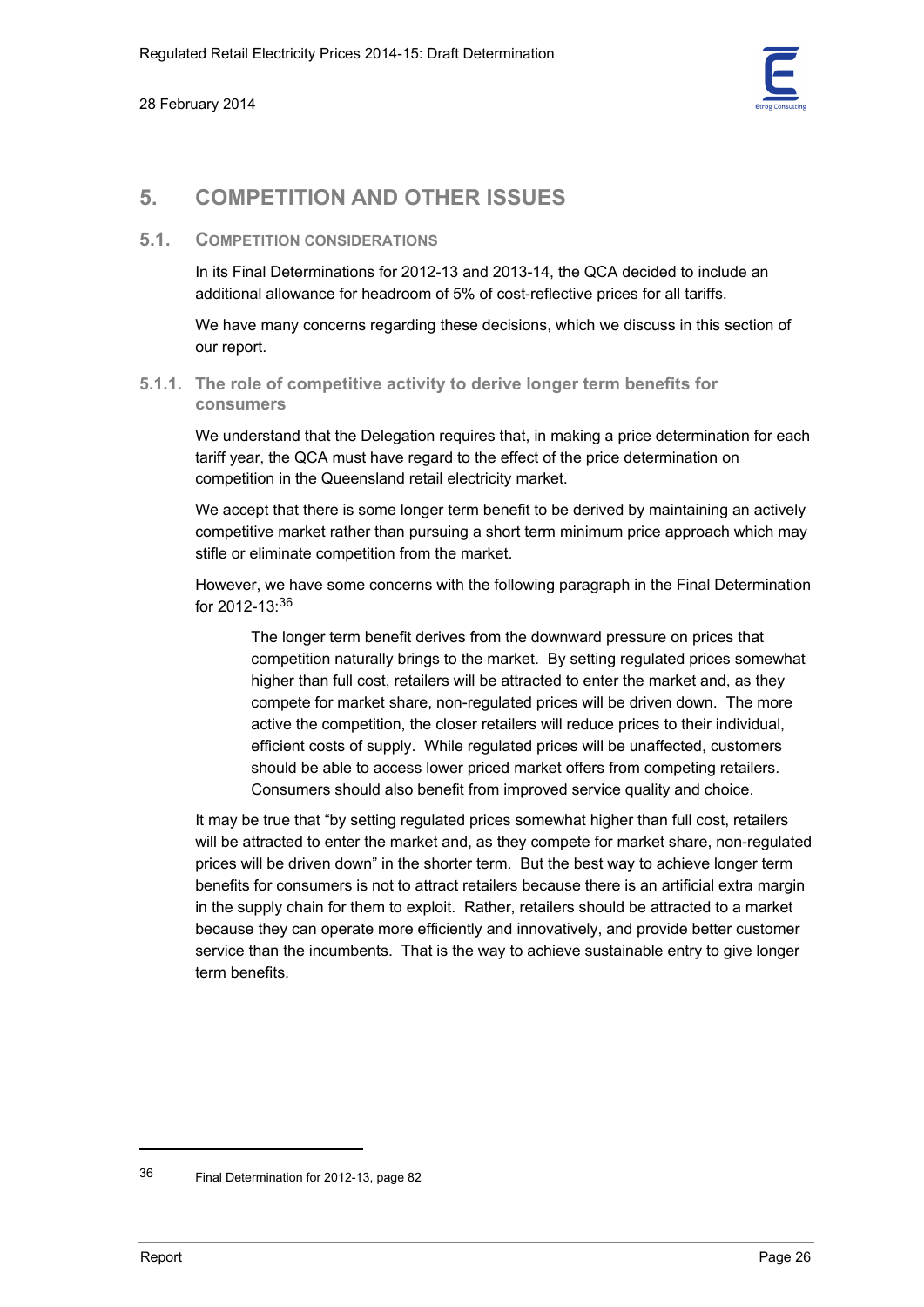

We are concerned that creating artificial headroom to attract retailers will not encourage efficiency or lower pricing. Rather, there is significant danger that it will attract retailers offering no better service. We do not believe that this contradicts the QCA's comment that regulation is an imperfect substitute for competition.<sup>37</sup> There may be benefit in attracting retailers per se, but it should not require an explicit allowance for headroom to achieve that in an efficient manner.

Following the logic of the QCA, without headroom, competition will be stifled. This means that the QCA thinks that retailers will not compete when regulated prices are set at what the QCA considers to be cost-reflective prices with a reasonable margin. We disagree with that assertion, on the basis that we believe retailers can compete in that scenario, through a combination of offering superior customer service, innovative product development, more efficient and economic purchasing and operations, and perhaps accepting lower margins.

But if the QCA's logic is accepted, then the implication is that headroom will drive down prices no further than the level at which they would have been had no headroom been allowed – because that is the level at which the QCA believes competition is stifled.

**5.1.2. The effects of allowing for headroom in regulated electricity prices** 

The overall effects of adding headroom could thus include:

- No additional longer term benefits in improving customer service or lower prices than would have been achieved without headroom.
- Short term additional costs incurred by all consumers until competition drives prices down to the levels at which they would have been without explicit allowance for headroom.
- Longer term ongoing additional costs for headroom for those customers who through inertia, lack of access to clear comparative information, or other reasons, remain on price-regulated tariffs even though more competitive offers might be available to them.
- Ongoing longer term additional costs for customers in the Ergon Energy area that do not have access to competitive offers. As noted by the QCA, the disparity between the lower market prices available to the majority of customers in SEQ and the higher notified prices customers elsewhere must pay may be inconsistent with and undermining the intent of the UTP. The application of the UTP is being reviewed as progress is made towards deregulation in SEQ. The application of headroom by the QCA further serves to undermine the intent of the UTP.

<sup>37</sup> Final Determination for 2012-13, page 83 – based on analysis by the Australian Energy Market Commission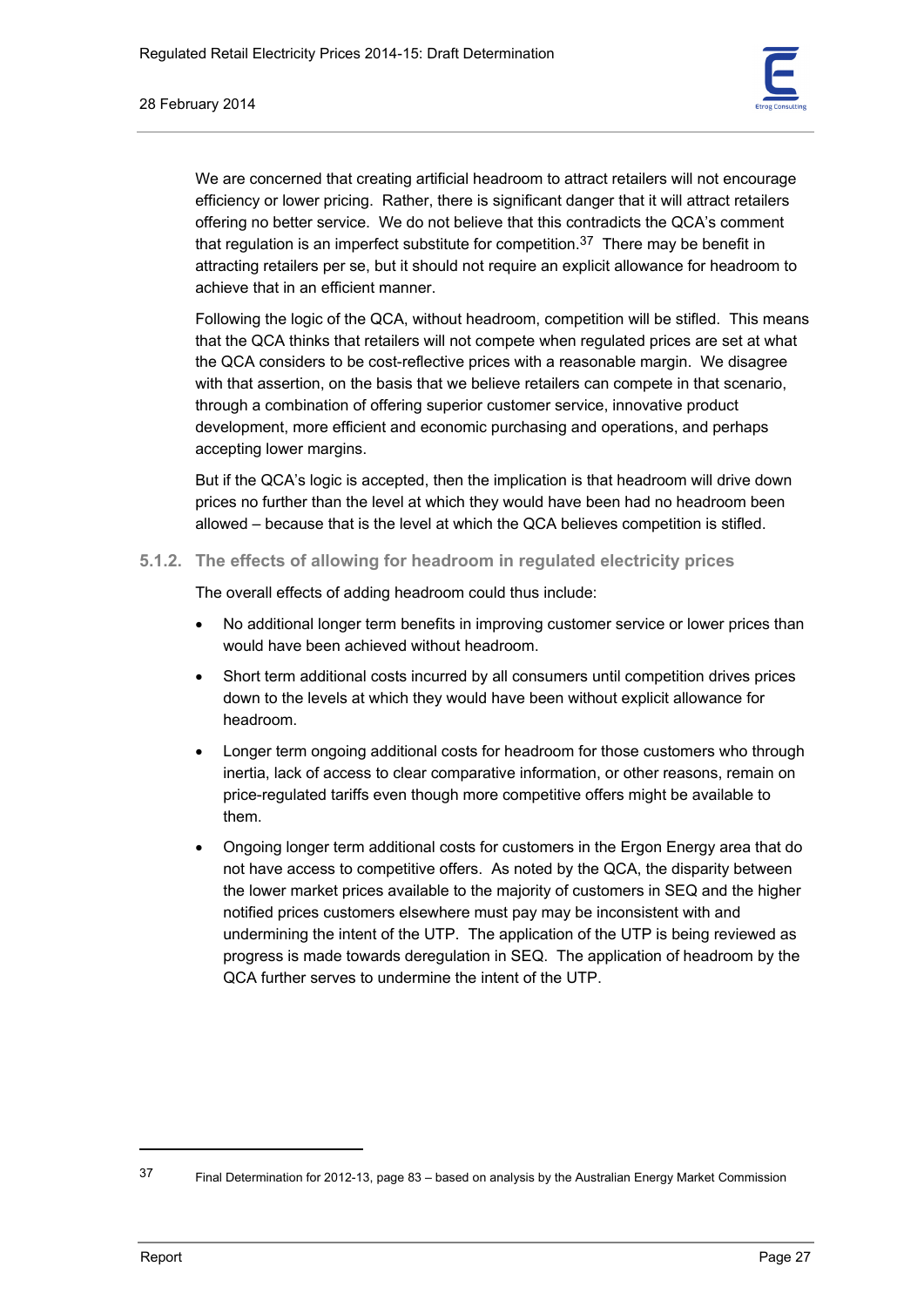

One of the cornerstones of the retention of retail price regulation even after retail competition is introduced is to provide a safety net for those customers who have not yet embraced competition, or are unable or unwilling to do so. Customers who remain on regulated tariffs even after competition is introduced should be assured by the role of the QCA that they are paying a reasonable price based on cost-reflective prices and a reasonable margin. Instead, by advocating for "headroom" of an additional 5% the QCA is essentially proposing to regulate that customers who remain on regulated tariffs pay 5% more than they should be paying.

A further point regarding the regulated tariffs is that the terms and conditions of supply are also set out in regulation, whereas the market offers available to customers may vary those. It may not be possible for customers to obtain competitive offers that have terms and conditions that replicate the standard terms and conditions. Adding headroom will therefore mean that customers who desire to benefit from the standard terms and conditions may only be able to do so at a premium to efficient supply costs, on an ongoing basis. Allowing retailers to charge a premium for standard supply is not justifiable.

**5.1.3. No explicit allowance for headroom has been included in any other jurisdiction** 

As noted by the QCA, "an explicit allowance for headroom has not been included by regulators in setting regulated retail electricity prices in any other jurisdiction to date".38 For example, IPART has stated in the past:39

A number of stakeholders suggested that the Tribunal should set target tariffs *above* cost-reflective levels for standard retailers, to provide greater encouragement for competitive entry. The Tribunal does not consider this to be appropriate. It considers that charges to customers should be based on the costs of supply *and no more*. It strongly believes that including an allowance in target tariffs for costs that are not incurred by standard retailers is not desirable from an economic efficiency perspective.

**5.1.4. The role of the QCA in regard to competition in determining notified prices** 

The Delegation requires the QCA to base its determination on an  $N + R$  cost build-up methodology, where:

- The N (network) cost component is treated as a pass through; and
- The R (energy and retail) cost component is determined by the QCA.

If the QCA makes an additional allowance for headroom, it will have gone outside of the remit of the Delegation by instead basing its determination on an  $N + R +$  headroom methodology, where:

<sup>38</sup> Draft Determination 2012-13, page 49

<sup>39</sup> *NSW Electricity Regulated Retail Tariffs 2004/05 to 2006/07*, Final Report and Determination, IPART Determination No 1, 2004, June 2004, page 8, available at www.ipart.nsw.gov.au/files/d8cd67c3-b819-4497 b5d0-9f4f010fafd8/Det04-1.pdf.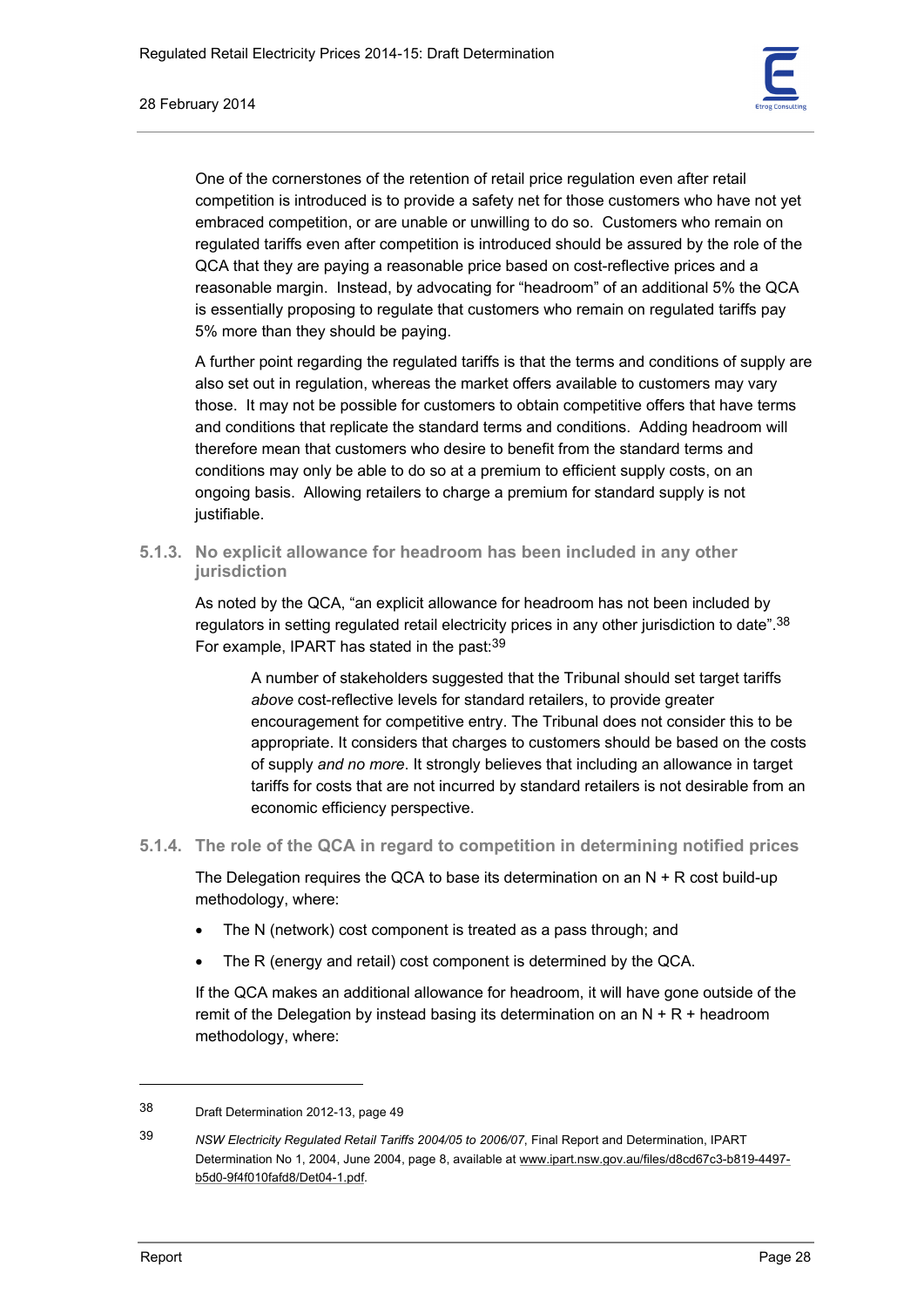

- The N (network) cost component is treated as a pass through;
- The R (energy and retail) cost component is determined by the QCA; and
- An additional allowance is determined by the QCA for headroom which is not a component that is specified in the Delegation.

In its Final Determination for 2012-13, the QCA countered this argument as follows:<sup>40</sup>

QCOSS suggested that the QCA was going beyond its Delegation because head room was not explicitly mentioned in the Delegation. However, as noted above, the QCA is required by the Delegation (and the Electricity Act) to have regard to the effect of its determination on competition in the Queensland retail electricity market. Under the Electricity Act, the QCA may also have regard to any other matter it considers relevant.

The equivalent wording in the current Delegation is that the QCA must have regard to the effect of the price determination on competition in the Queensland retail electricity market. We do not dispute that there are several matters to which the QCA may or must have regard. But that does not change the fact that the paragraph 5(c) of the Delegation sets out that the QCA must base its determination on an  $N + R$  cost build-up methodology, and not an  $N + R$  cost build-up + headroom methodology

In its Draft Determination for 2013-14, the QCA countered this argument as follows: $41$ 

QCOSS and Queensland Consumers Association also argued that the QCA has gone outside the remit of the Delegation by including headroom because this means that it has not based its determination on an N+R methodology. However, the QCA considers that the N+R framework is intact, but in setting the R component it is not precluded from including headroom to satisfy the requirements of the Electricity Act and Delegation that it must consider the effect of its determination on competition in the Queensland retail electricity market.

Our response to that is that the Delegation sets out that the R component comprises "energy and retail **cost**". Headroom is not a cost. The Final Determination for 2012-13 was very clear: cost-reflective tariffs and prices were shown in Chapter 5. The final determined tariffs and prices in Chapter 7 of the Final Determination for 2012-13 were not the same as the cost-reflective tariffs and prices in Chapter 5, because the determined tariffs and prices included headroom. The determined tariffs and prices were thus clearly shown not to be cost-reflective.

In the Draft and Final Determinations for 2013-14, the QCA presented its draft and final determined tariffs and prices without the same clarity. Chapter 7 of the Draft and Final Determinations for 2013-14 did not separately set out cost-reflective vs. determined prices.

In the QCA's own words:

• Headroom represents "excess profit" in prices.42

<sup>40</sup> Final Determination for 2012-13, page 83

<sup>41</sup> Draft Determination for 2013-14, pages 50-51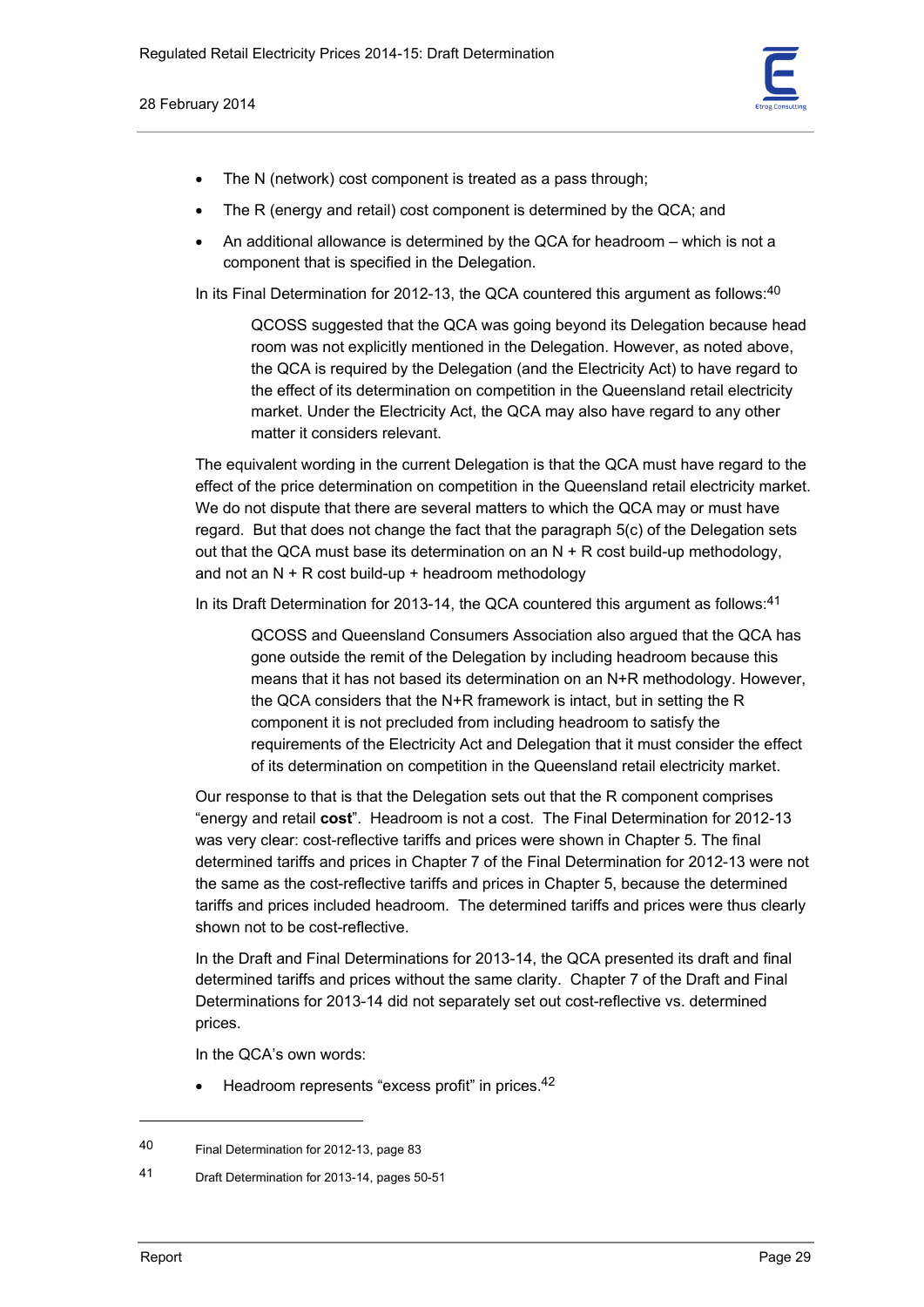

• "We propose to continue to include an allowance for headroom, above our estimate of the efficient costs of supply"43

Tariffs that include "excess profits" for retailers and tariffs which are set "above our estimate of the efficient costs of supply" are not cost reflective tariffs. They are tariffs set at levels above the levels at which cost reflectivity would be exhibited.

We note the final report published by the Independent Competition and Regulatory Commission (ICRC) of the ACT on 8 June 2012, which stated:44

It is also important to note that the Commission's remit is the preparation of a price direction for the next two years and that this is a fundamentally different task to the establishment of a competitive market. The decision to remove the regulated tariff is a decision that rests with the ACT Government. The Commission considers it appropriate under the current legislative framework to continue to base the efficient costs on those that would be incurred by an incumbent retailer receiving a reasonable retail margin.

# **5.1.5. Quantification of headroom allowance**

As stated above, the Final Determinations for 2012-13 and 2013-14 included an additional allowance for headroom of 5% of cost-reflective prices for all tariffs.

Our view is that no additional headroom allowance is warranted for 2014-15. It should therefore be obvious that if the QCA nonetheless includes an additional headroom allowance in its Final Determination, it should be set as low as possible, and fully justified.

The QCA should make no additional allowance for headroom in notified prices for 2014-15.

# **5.2. ACCOUNTING FOR UNFORESEEN OR UNCERTAIN EVENTS**

The application of cost pass-through or catch-up should be strictly limited to events that would be wholly outside an efficient representative retailer's control. The circumstances that might trigger a cost pass-through or catch-up mechanism should be capable of adjusting prices up or down; they should definitely not be one-way. The trigger should not be dependent on retailer initiation, which might be actioned only if the mechanism would be likely to put prices up, and not down.

The QCA has decided to retain the approach to cost pass-throughs it established in the 2013-14 Determination and will therefore consider adjusting 2014-15 notified prices to account for differences in small-scale renewable energy scheme (SRES) costs, where the amounts allowed for in the 2013-14 notified prices are found to be *materially under- or overstated*.

1

<sup>42</sup> Draft Determination, page 38

<sup>43</sup> Draft Determination, page 39

<sup>44</sup> *Retail prices for franchise electricity customers 2012-14*, Final report, Report 4 of 2012, June 2012, ICRC, page 6, available at www.icrc.act.gov.au/energy/electricity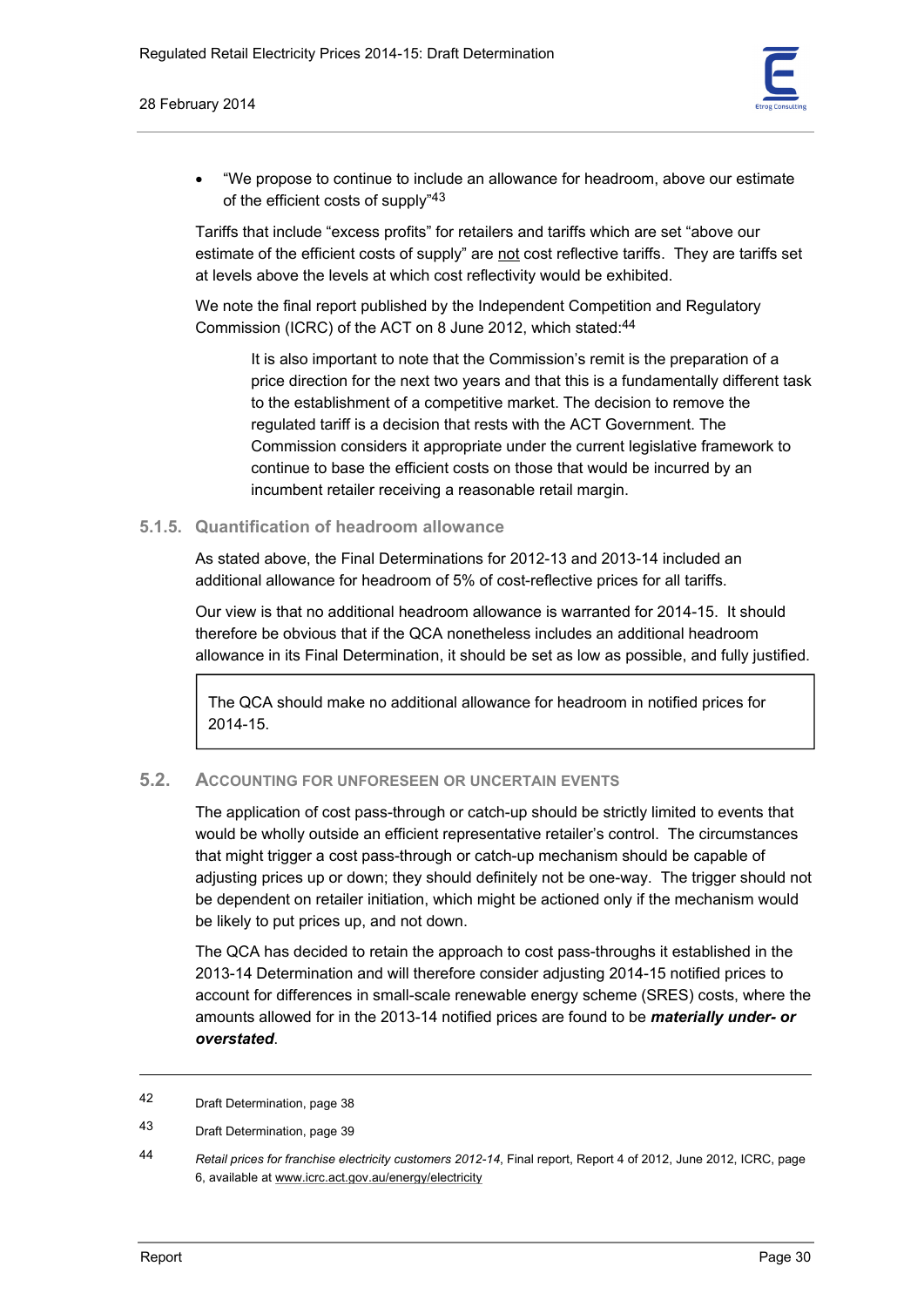

The QCA maintains its view that it is not necessary to prescribe a fixed materiality threshold, and will consider each event on its merits, in conjunction with other relevant factors.45

We believe that it would have been better had the QCA already defined the materiality threshold for applying the catch-up mechanism. It is now unclear on what merits and in conjunction with what other relevant factors each event will be considered. Had the materiality been defined in advance of knowing whether the outturn is under- or overrecovery, it would have provided transparency on the decision on materiality.

<sup>45</sup> Draft Determination, page 45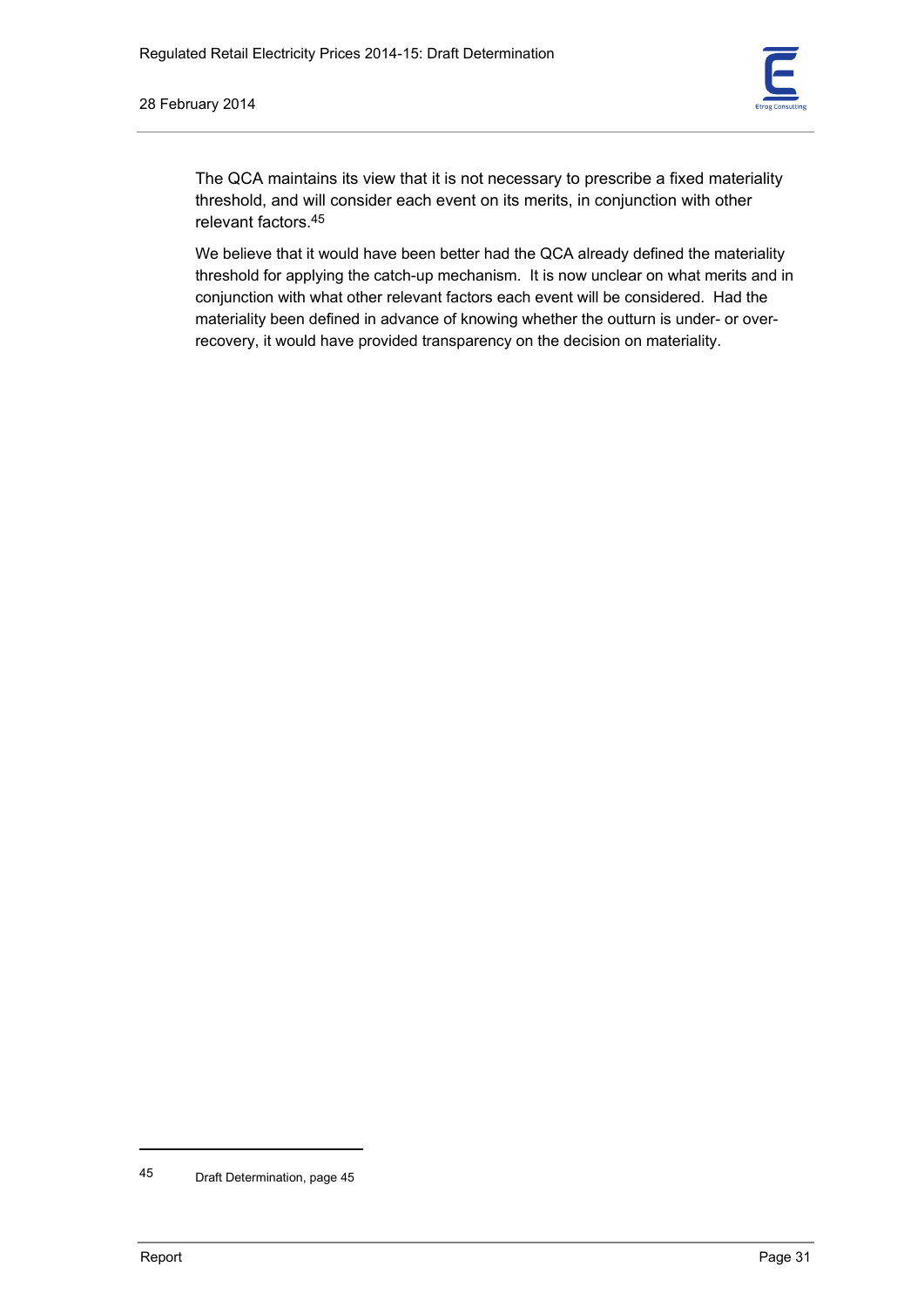

# **6. TRANSITIONAL ARRANGEMENTS**

We support the implementation of transitional arrangements for any changes to tariff structures that will have a significant impact on some consumers' costs. As outlined by the QCA, the proposal to rebalance the fixed and variable components of Tariff 11 to cost-reflective pricing will have an adverse impact on the lowest consuming households. Many low-consuming households are vulnerable consumers who are least likely to be able to adapt to significant price increases. We support a staged approach to minimise the immediate bill shock for consumers.

We support the QCA's interpretation of the Minister's Delegation as requiring the QCA to implement a stepped approach. The covering letter to the Delegation recommends the QCA "... fully utilise the three-year delegation period ..." and that this approach is suggested so the QCA can "... take into account the impacts of price increases on struggling Queensland households and businesses" and "ensure that Queensland households experience a smooth transition from the freeze".

A transition period is essential in order to assess the impact of the changes on different customer groups and for this information to influence improvements to government policy. In particular, the shift to greater cost reflectively will necessitate changes to government concessions to ensure they are adequate and well-targeted alongside the new tariff structure. Further, the transitional timeframe provides an opportunity for consumer education to be rolled out over time to assist consumers understand and adjust to the new pricing structures.

Consumer education will be critical in ensuring a smooth transition to new pricing arrangements over time and reducing bill shock for consumers. A sustained campaign of consumer education over time is likely to be more successful than quickly rolling out consumer education ahead of significant change prior to 1 July 2014. Consumers should be given time to adjust and understand the implications of the reforms.

We prefer a smooth transition to cost reflective pricing in order to minimise bill shock for consumers who may be adversely affected. The effect on consumers should be a key consideration when determining the form of transitioning.

The QCA does not control the underlying network charges that are taken as costs that are to be reflected in "cost-reflective" tariffs. Non-smooth changes in network costs outside the QCA's control could materially undermine the QCA's best efforts to put in place smooth transition of retail tariffs.

The level of the Energex fixed network charge to retailers for residential customers on Tariff 11 has a material impact on the mismatch for low usage customers between the current charges in Tariff 11 and the cost-reflective levels. It will therefore be necessary for the QCA to have close regard to changes in the structure and level of the underlying network charges in designing the particular form of transitioning of retail tariffs that the QCA implements.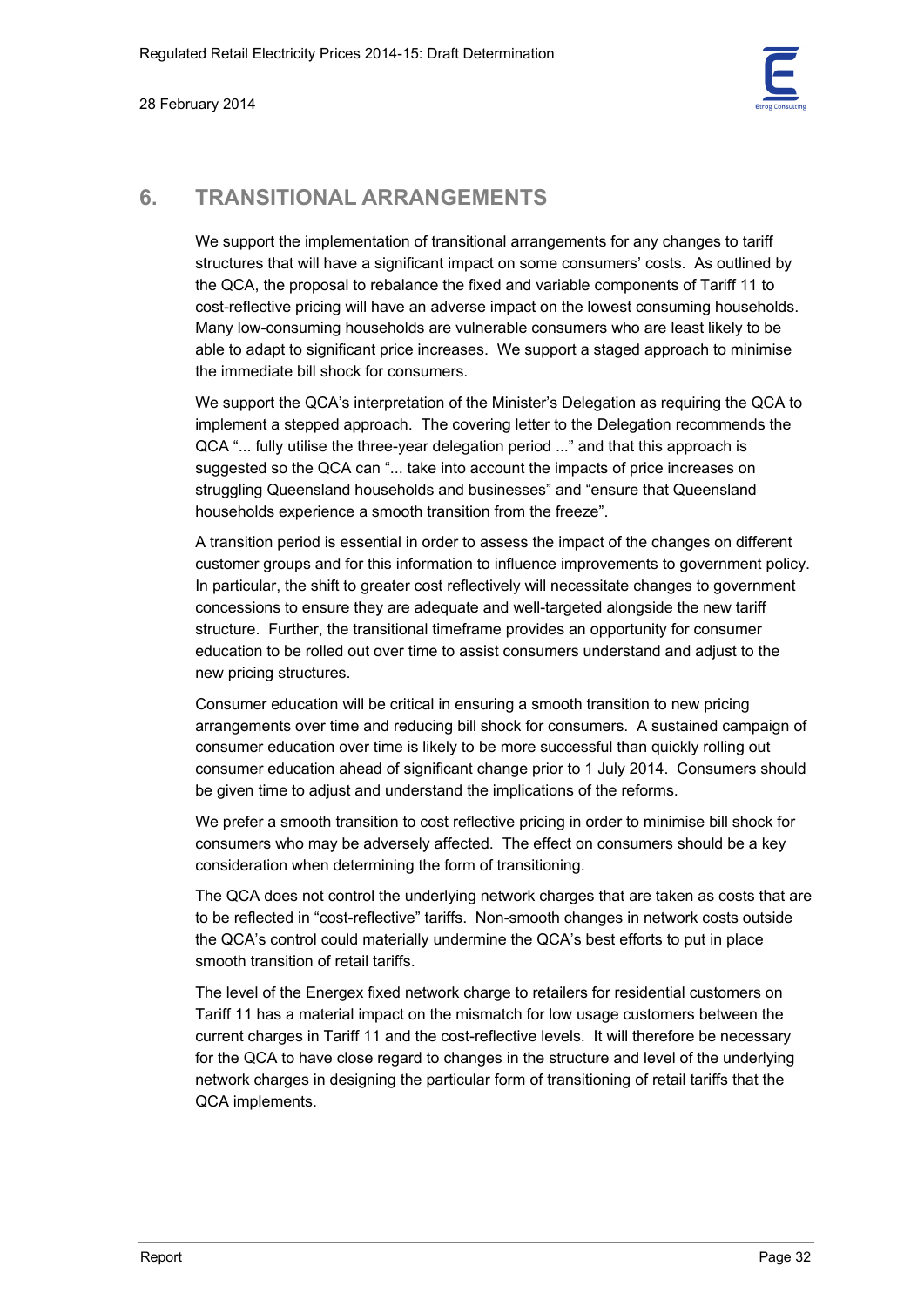



The Minister's covering letter to the September 2012 Delegation states that "it is important that the QCA take into account the impacts of price increases on struggling Queensland households and businesses". To meet this expectation, the QCA should undertake substantial analysis to provide an assessment to identify the expected impacts of tariff arrangements on a range of consumer groups with varying consumption patterns, including pensioners, large working families, low-income tenants and other vulnerable households. This analysis should take into the account the existing electricity concessions available in Queensland.

To date, the QCA's analysis of different customer types seems to amount to typifying various consumption levels, <sup>46</sup> without regard to the customers' concessions entitlements. Concessions are separately listed in the Draft Determination,47 but are not linked to bill impacts. This is no substitute for actual socio-economic, demographic (and firmographic) analysis which takes account of those customers' concessions entitlements.

For example, the QCA has typified a "frugal single elderly person" as using 2200 kWh per annum, and shows this person's bill impacts without regard to their concessions. What is required is analysis of the range of bills of single elderly persons and their distribution. This analysis needs to take into account the impacts that concession entitlements have on the percentage changes and the actual dollar amounts by which bills will change when tariffs become more cost-reflective. This might result in findings that are quite different from the QCA's finding that a "typical increase" for such a customer based on the Draft Determination would be 19% or \$164 per annum (including carbon).

While we appreciate that the QCA has no jurisdiction over government policy, the QCA must consider the impact of regulated retail tariffs as a whole to undertake effective assessment of the impact of price changes on consumers. Using information from other jurisdictions to inform calculations without considering the different concession arrangements provides a skewed snapshot of what is really going on in households struggling with energy affordability in Queensland. It is our strong view that significant changes to tariff arrangements will necessitate changes to the existing energy concessions and support arrangements, to ensure they are well-targeted and equitable for Queensland consumers.

The QCA's analysis of the impact of price increases on consumers will be an important input to the Queensland Government's own policy assessment and implementation. It will provide the Queensland Government with information to enable it to model the extent to which concessions are providing adequate and equitable outcomes across customer segments, and to make appropriate adjustments to the concessions framework, alongside the changes to the tariffs that are delegated to the QCA.

<sup>46</sup> Draft Determination, Tables 19 and 20, page 66-67

<sup>47</sup> Draft Determination, Appendix C, page 77